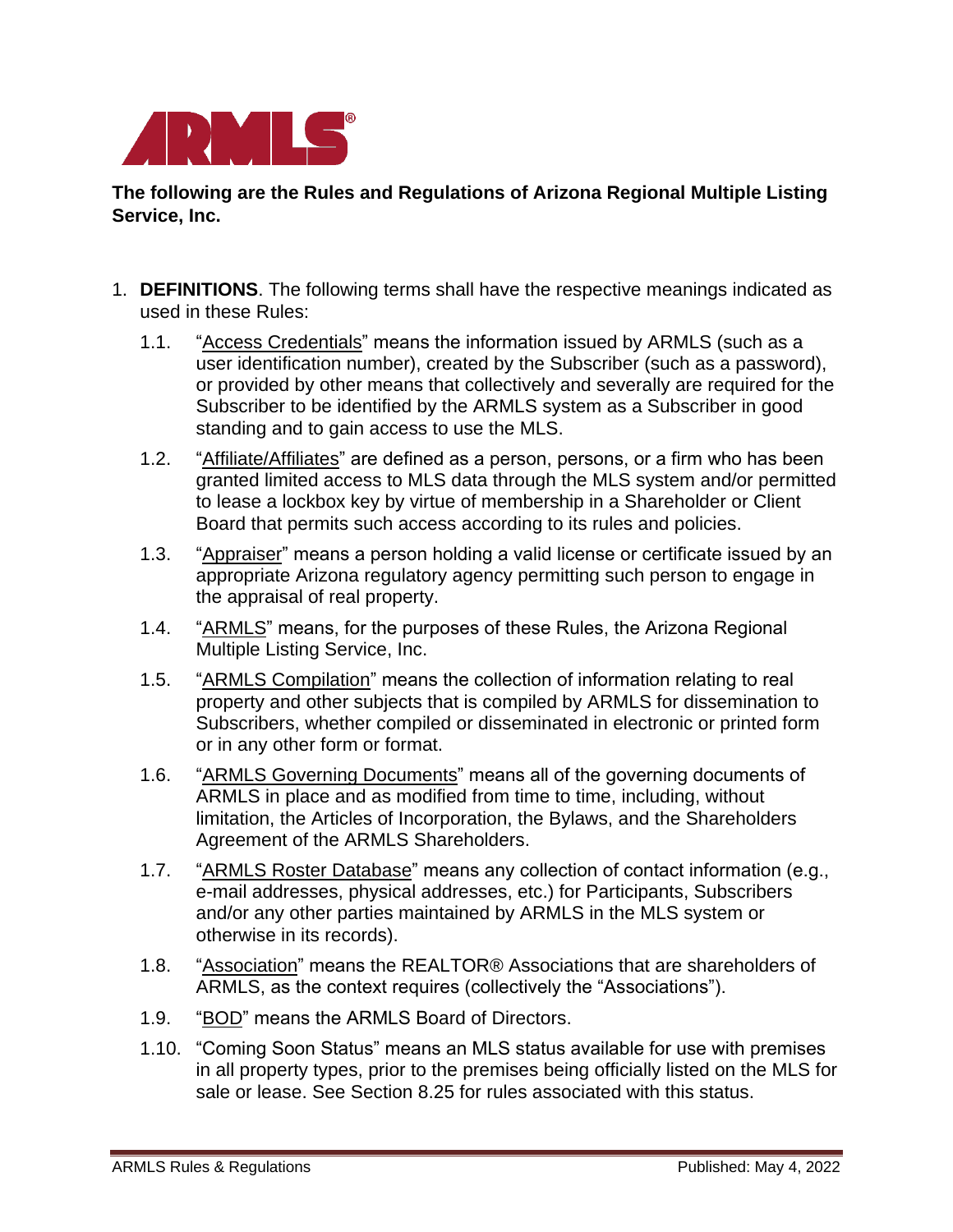- 1.11. "Cooperating Participant" means a Participant who acts in cooperation with a Listing Participant to find or obtain a buyer or lessee for a listed property.
- 1.12. "Cooperating Subscriber" means a Subscriber affiliated with a Cooperating Participant and principally responsible for rendering service to a buyer, either as customer or client, interested in purchasing a property listed by a Listing Participant.
- 1.13. "Day" means one calendar day regardless of whether such day falls on a weekend or holiday. A Day shall begin at 12:00:00 AM (Midnight) on the day immediately following the event or situation that invoked the defined term and shall end at 11:59:59 PM that same day.
- 1.14. "DOH" means the Arizona Department of Housing.
- 1.15. "Exclusive Agency Listing" means a contractual agreement under which the Listing Participant acts as the agent of seller(s), and the seller(s) agrees to pay a commission to the Listing Participant if the property is sold through the efforts of any real estate broker. If the property is sold solely through the efforts of the seller(s), the seller(s) is not obligated to pay a commission to the Listing Participant.
- 1.16. "Exclusive Right to Sell Listing" means a contractual agreement under which the Listing Participant acts as the agent of the seller(s), and the seller(s) agrees to pay a commission to the Listing Participant regardless of whether the property is sold through the efforts of the Listing Participant, the seller(s), or anyone else, except that the seller(s) may name one or more individuals or entities as exemptions in the Listing agreement and if the property is sold to any exempted individual or entity, the seller(s) is not obligated to pay a commission to the Listing Participant.
- 1.17. "First Right of Refusal" means that a tenant or buyer has an executed option to purchase the property on the same terms as an offer from a bona fide third party.
- 1.18. "FWA" (literally, "filed with ARMLS") means the filing with or submission of information to ARMLS by a Subscriber, or the Subscriber's authorized representative, for inclusion in the ARMLS Compilation. FWA may take on the tense required by usage, and may mean "file," "filed," or "filing" depending on context.
- 1.19. "IDX" means Internet Data Exchange, which is a program through which Participants grant each other permission to display their Listings on certain limited electronic displays operated by the Participants.
- 1.20. "Keyholder Agreement" means the contract executed between the Subscriber or Affiliate, the electronic lockbox service provider, and ARMLS governing the use of and access to the electronic lockbox service.
- 1.21. "Listed Property" means the real estate that is the subject of a Listing.
- 1.22. "Listing" means the electronic data record of a property for sale or in the Coming Soon Status. For a Listing to be accepted by ARMLS for filing on the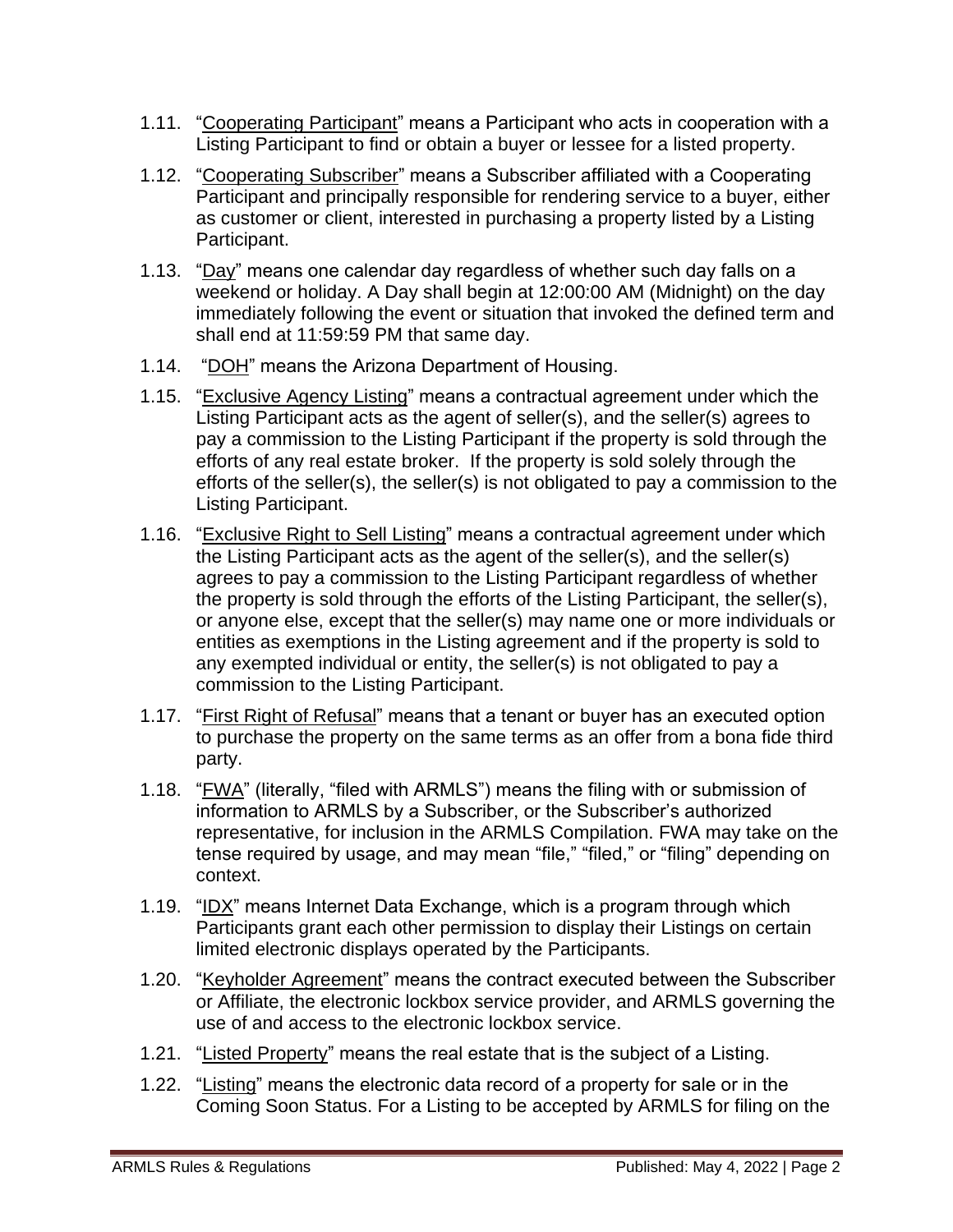MLS, the Listing requires two parts: (i) the Exclusive Right to Sell Listing or Exclusive Agency Listing that creates the contractual relationship between seller and broker, and (ii) the appropriate Profile Sheet that defines the property. The electronic version of the Profile Sheet located within the MLS is automatically populated upon entry of a Listing. ARMLS does not require that Profile Sheets be signed, but each Listing Participant may have their own requirements of their associated Listing Subscribers. ARMLS or the Association may request a copy of any documents.

- 1.23. "Listing Participant" means a Participant having a Listing agreement with the owner of property appropriate for listing in the MLS.
- 1.24. "Listing Subscriber" means a Subscriber affiliated with a Listing Participant and principally responsible for rendering service on a Listed Property.
- 1.25. "Lockbox" means either an ARMLS approved Lockbox and associated electronic keys provided by the electronic lockbox service provider covered by the Keyholder Agreement, or any other Lockbox used by a Subscriber to allow access to a Listed Property by providing a key from a secured container using a code or combination provided by the Subscriber.

#### 1.26. Manufactured/Mobile Housing Definitions

- (a) "Installed" means having gone through the installation process as determined by the DOH.
- (b) "Manufactured Home" means a structure built in accordance with the National Manufactured Home Construction and Safety Standards Act of 1974 and Title VI of The Housing and Community Development Act of 1974 (P.L. 93-383, as amended by P.L. 95-128, 95-557, 96-153 and 96-339).
- (c) "Manufactured Housing Dealer" means a company licensed by the DOH, depending on the license classification, to purchase and sell Manufactured homes and Mobile homes.
- (d) "Mobile Home" means a structure built prior to June 15, 1976, on a permanent chassis, capable of being transported in one or more sections and designed to be used with or without a permanent foundation as a dwelling when connected to on-site utilities except recreational vehicles and factory-built buildings.
- (e) "Mobile Home Park" means and is defined at A.R.S. § 33-1409 as a parcel of land with four or more rental spaces for these kinds of homes.
- (f) "Park Model," or park trailer, means a structure built on a single chassis, mounted on wheels or originally mounted on wheels and from which the wheels have been removed and designed to be connected to utilities necessary for operation of installed fixtures and appliances and has a gross trailer area of not less than three hundred twenty (320) square feet and not more than four hundred (400) square feet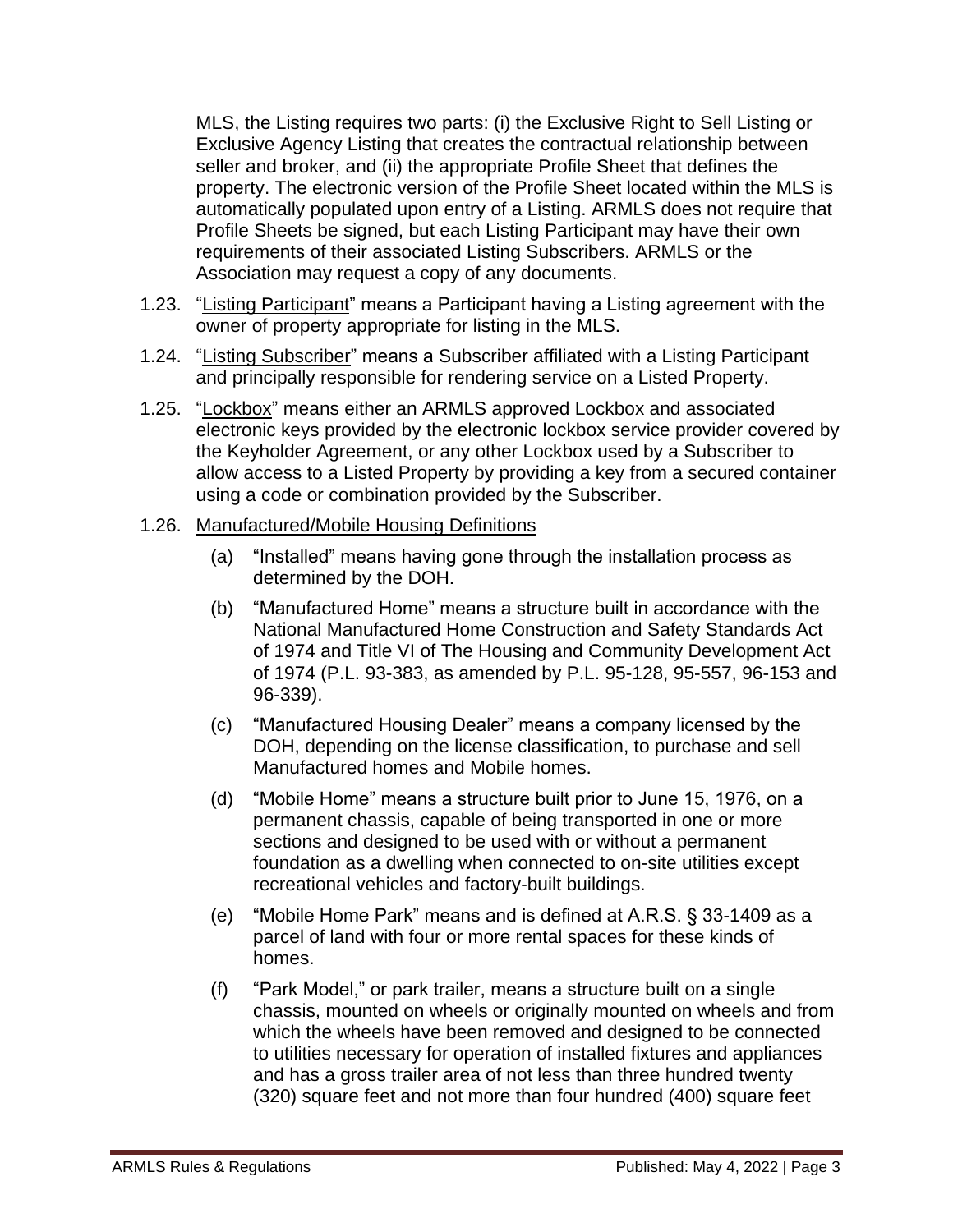when it is set up, except that it does not include fifth wheel trailers. A park model is defined by A.R.S. § 33-2102 as a recreational vehicle and governed by the Arizona Recreational Vehicle Long-term Rental Space Act.

- (g) "Used" means a Manufactured or Mobile Home that has been sold, bargained, exchanged or given away from a purchaser who first acquired the unit that was titled in the name of such purchaser.
- 1.27. "Media" are any non-textual information that is part of or an addendum to a Listing, including but not limited to photographs, floor plans, electronic files of any format, rendering, and virtual tours.
- 1.28. "MLS" means the multiple listing service(s) that is provided by ARMLS.
- 1.29. "NAR" means NATIONAL ASSOCIATION OF REALTORS®.
- 1.30. "Net Listing" means a Listing in which the commission paid is the excess of the sale price over an agreed-upon (net) price to the seller.
- 1.31. "Nonmember" means a person who holds a valid Arizona real estate broker's or salesperson's license or is licensed or certified by an appropriate Arizona regulatory agency to engage in the appraisal of real property, but who is not a member of any Association.
- 1.32. "Office Exclusive Listing" means a Listing of any type where the owner chooses to defer filing a Listing with ARMLS, either for a specified delay period or for the term of the entire Listing. For clarity, an Office Exclusive Listing may or may not be entered into the Coming Soon Status depending on the preference of the owner of the Premises. Note: Office Exclusive Listings must adhere with section 8.0, Clear Cooperation.
- 1.33. "Open Listing" means a contractual agreement under which the Listing Participant acts as the agent of the seller(s), and the seller(s) agrees to pay a commission to the Listing Participant only if the property is sold through the efforts of the Listing Participant.
- 1.34. "Participant" Any REALTOR® of an association who is a principal, partner, corporate officer, or branch office manager acting on behalf of a principal, without further qualification, except as otherwise stipulated in these rules, shall be eligible to participate in multiple listing upon agreeing in writing to conform to the rules and regulations thereof and to pay the costs incidental thereto. However, under no circumstances is any individual or firm, regardless of membership status, entitled to multiple listing service membership or participation unless they hold a current, valid real estate broker's license and offer or accept compensation to and from other participants or are licensed or certified by an appropriate state regulatory agency to engage in the appraisal of real property. Use of information developed by or published by an association multiple listing service is strictly limited to the activities authorized under a participant's licensure(s) or certification and unauthorized uses are prohibited. Further, none of the foregoing is intended to convey participation or membership or any right of access to information developed by or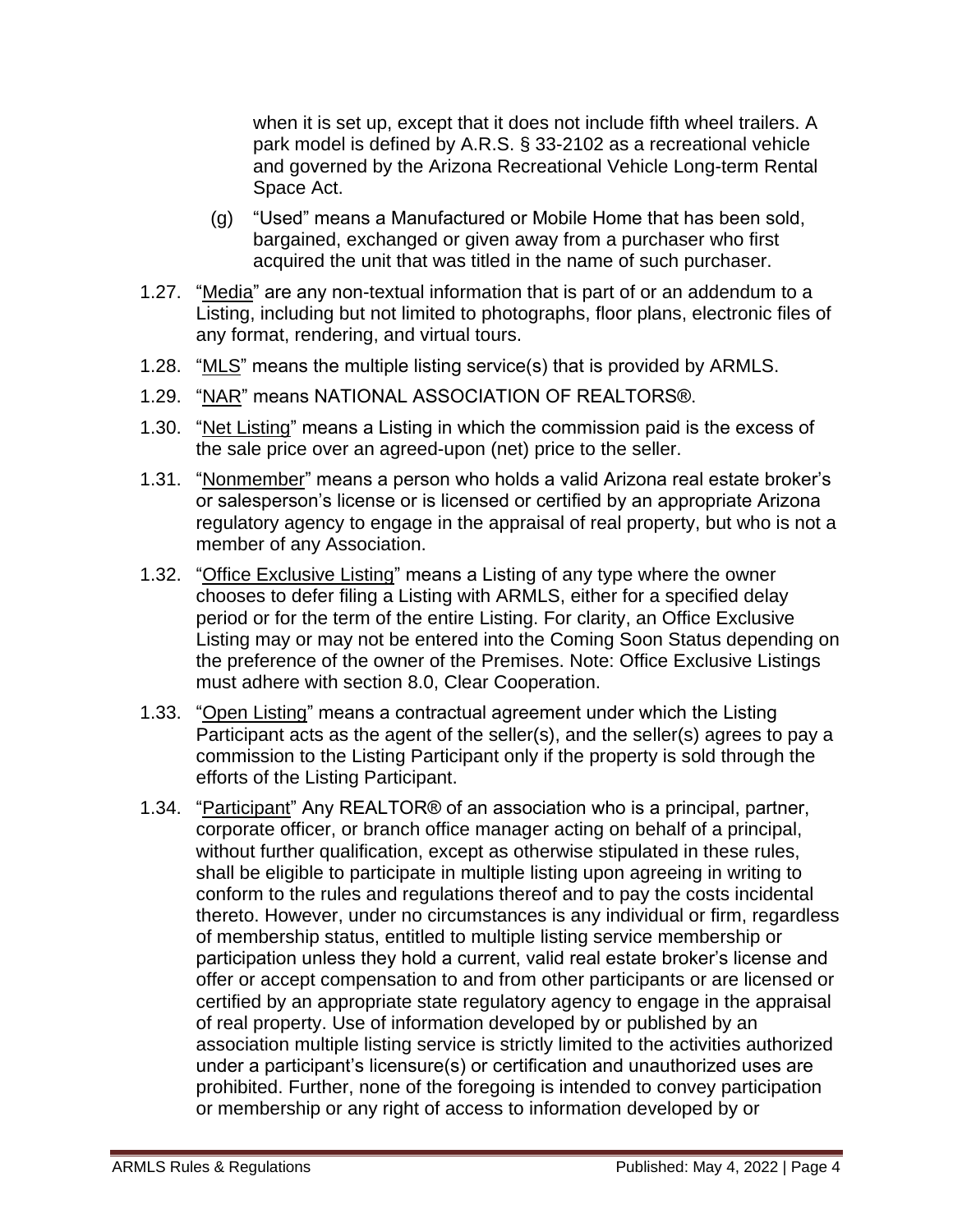published by an association multiple listing service where access to such information is prohibited by law. The REALTOR® principal of any firm, partnership, corporation, or the branch office manager designated by said firm, partnership, or corporation as the participant shall have all rights, benefits, and privileges of the service, and shall accept all obligations to the service for the participant's firm, partnership, or corporation, and for compliance with the bylaws and rules and regulations of the service by all persons affiliated with the participant who utilize the service.

Mere possession of a broker's license is not sufficient to qualify for MLS participation. Rather, the requirement that an individual or firm offers or accepts cooperation and compensation means that the participant actively endeavors during the operation of its real estate business to list real property of the type listed on the MLS and/or to accept offers of cooperation and compensation made by listing brokers or agents in the MLS. "Actively" means on a continual and ongoing basis during the operation of the participant's real estate business. The "actively" requirement is not intended to preclude MLS participation by a participant or potential participant that operates a real estate business on a part-time, seasonal, or similarly time-limited basis or that has its business interrupted by periods of relative inactivity occasioned by market conditions. Similarly, the requirement is not intended to deny MLS participation to a participant or potential participant who has not achieved a minimum number of transactions despite good faith efforts. Nor is it intended to permit an MLS to deny participation based on the level of service provided by the participant or potential participant as long as the level of service satisfies state law.

The key is that the participant or potential participant actively endeavors to make or accept offers of cooperation and compensation with respect to properties of the type that are listed on the MLS in which participation is sought. This requirement does not permit an MLS to deny participation to a participant or potential participant that operates a "Virtual Office Website" (VOW) (including a VOW that the participant uses to refer customers to other participants) if the participant or potential participant actively endeavors to make or accept offers of cooperation and compensation. An MLS may evaluate whether a participant or potential participant actively endeavors during the operation of its real estate business to offer or accept cooperation and compensation only if the MLS has a reasonable basis to believe that the participant or potential participant is in fact not doing so. The membership requirement shall be applied in a nondiscriminatory manner to all participants and potential participants. Note: This paragraph and the preceding paragraph apply to both REALTOR® Participants and Non-member Participants to the MLS as described in the paragraph below.

Participation in the service is also available to nonmember principals who meet the qualifications established in the association's bylaws and MLS rules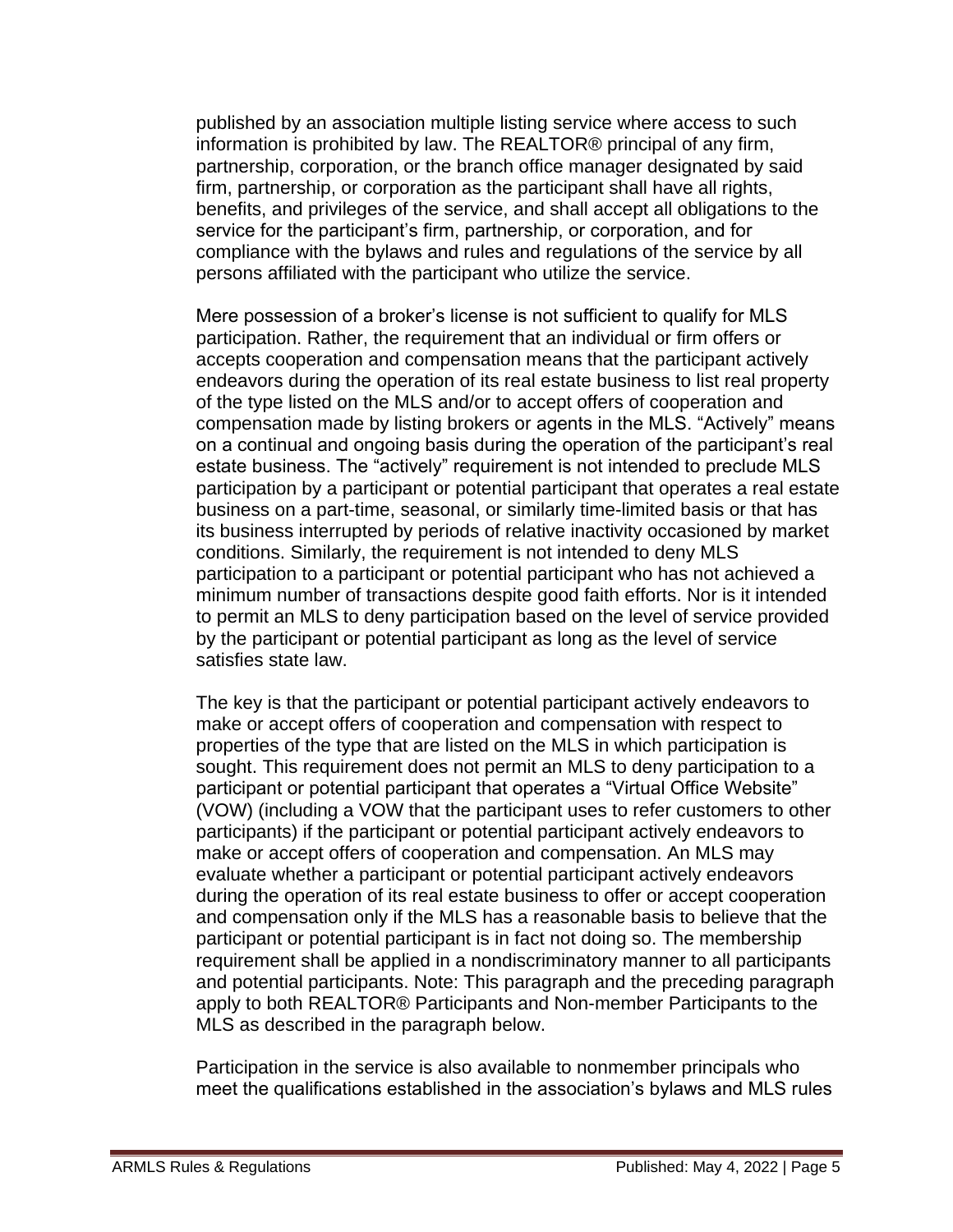and regulations. However, under no circumstances is any individual or firm, regardless of membership status, entitled to multiple listing service participation or membership unless they hold a current, valid real estate broker's license and offer or accept compensation to and from other participants, or are licensed or certified by an appropriate state regulatory agency to engage in the appraisal of real property. Use of information developed by or published by an association multiple listing service is strictly limited to the activities authorized under a participant's licensure(s) or certification and unauthorized uses are prohibited. Further, none of the foregoing is intended to convey participation or membership or any right of access to information developed by or published by an association multiple listing service where access to such information is prohibited by law. The nonmember principal of any firm, partnership, corporation, or the branch office manager designated by said firm, partnership, or corporation as the participant shall have only those rights, benefits, and privileges as specified by the service, and shall accept all obligations to the service for the participant's firm, partnership, or corporation, and for compliance with the bylaws and rules and regulations of the service by all persons affiliated with the participant who utilize the service.

- 1.35. "Penalty Policy" means the ARMLS Penalty Policy, as modified from time to time, along with any other penalties, fines, suspensions, revocations and other measures adopted by ARMLS from time to time in accordance with the ARMLS Governing Documents.
- 1.36. "Policy" is any interpretation, procedure, or clarification of these Rules and Regulations, approved by the Board of Directors and published by ARMLS, that clarifies, facilitates, or expedites the application of the Rules.
- 1.37. "Premises" means the physical location of a property or land that is the subject of a Listing.
- 1.38. "Profile Sheet" means one of the ARMLS approved data collection forms used to profile a property to be inserted into the ARMLS Compilation.
- 1.39. "REALTOR®" means a real estate professional who is a member of NAR (collectively, "REALTORS®").
- 1.40. "Rules" means these Rules and Regulations.
- 1.41. "Shareholder" shall mean the Association having an ownership interest in ARMLS.
- 1.42. "Short Sale" means a transaction where title transfers, where the sales price is insufficient to pay the total of all liens and costs of sale, and where the seller does not bring sufficient liquid assets to the closing to cure all deficiencies.
- 1.43. "Subscriber" means (a) a person who is, or who is affiliated with, a Participant, or (b) an Appraiser, to whom ARMLS has granted (subject to ARMLS Policies, these Rules, and payment of required fees) an identification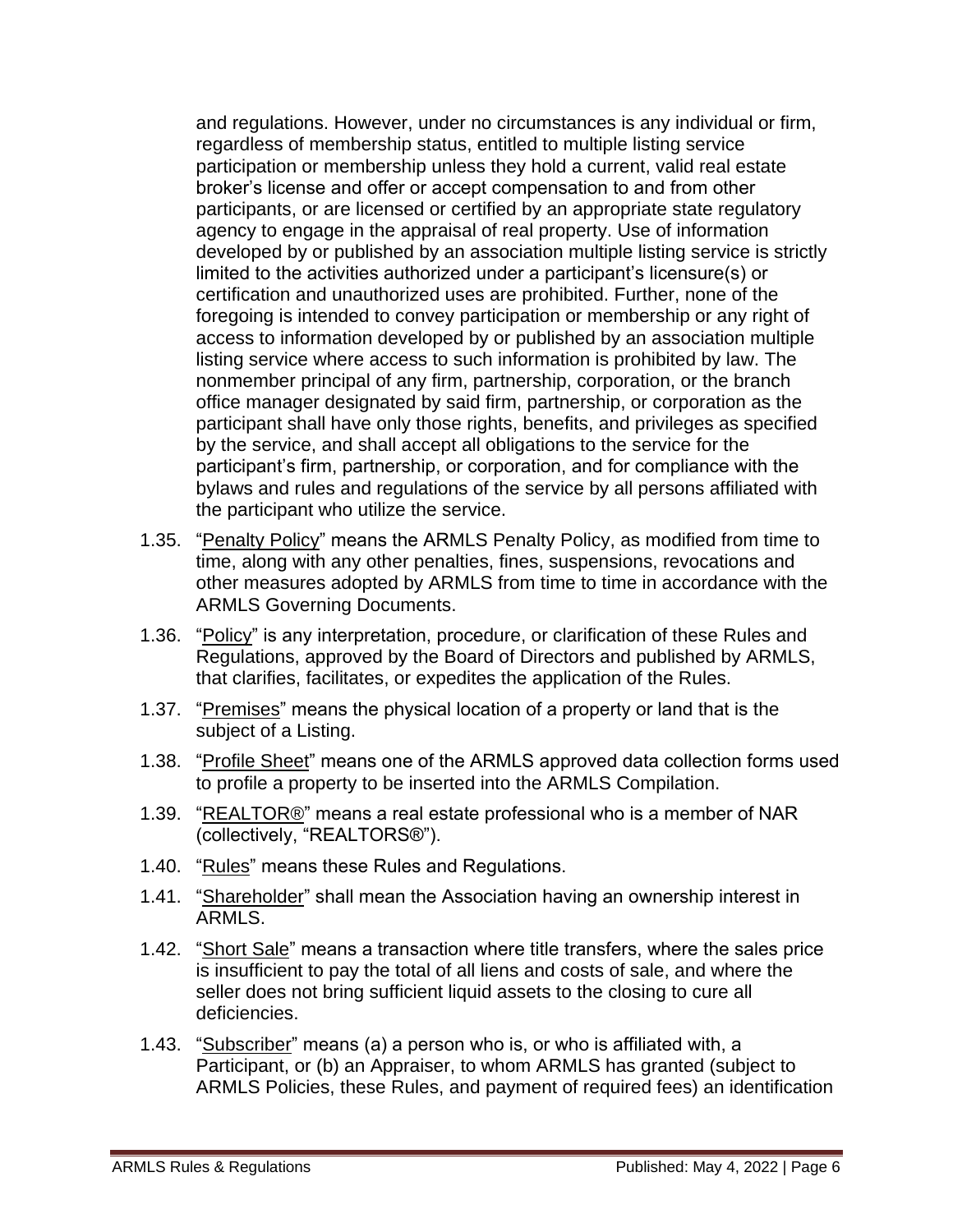code and password that permit access to the MLS and the ARMLS Compilation (collectively the "Subscribers").

- 1.44. "Teams" means a single group of two or more Subscribers, under the sponsorship of one Participant that functions as a single business enterprise for the purpose of transacting real estate business.
- 1.45. "USPS" means the United States Postal Service.
- 2. **NAME AND SHAREHOLDERS**. The name of this organization is Arizona Regional Multiple Listing Service, Inc. ("ARMLS"). All shares of ARMLS common stock are owned equally as defined in the ARMLS Shareholder Agreement (individually a "Shareholder" or collectively the "Shareholders").
- 3. **AUTHORITY**. ARMLS, an Arizona corporation, maintains for the use of the Associations and the Subscribers the MLS, which is subject to the ARMLS Governing Documents and these Rules.
- 4. **POWERS**. The business of ARMLS is managed by the BOD, which exercises all such powers of ARMLS and performs such lawful acts as are not done by statute or by the Governing Documents directed or required to be performed by the Shareholders or otherwise.
- 5. **PURPOSE**. The purpose of ARMLS is to provide the MLS for use by Subscribers and the Associations. The MLS is:
	- (a) A facility for the orderly correlation and dissemination of Listing information so Subscribers may better serve their clients and the public;
	- (b) A means by which Participants make blanket unilateral offers of compensation to other Participants (acting as subagents, buyer agents, or in other agency or non-agency capacities defined by law);
	- (c) A means of enhancing cooperation among the Subscribers;
	- (d) A means by which information is accumulated and disseminated to enable Subscribers to prepare appraisals, analyses, and other valuations of real property for bona fide clients and customers; and
	- (e) A means by which Subscribers engaging in real estate appraisals contribute to common databases.
- 6. **SERVICE AREA**. The ARMLS service area shall, at a minimum, include the combined jurisdiction of all Associations. The service area may encompass natural market areas outside the jurisdiction of the Associations as may be defined by the BOD.

# **7. PARTICIPATION**

Participation is defined under Section 1.34 herein.

7.1. **APPLICATION**. Application for MLS participation shall be made in such manner and form as prescribed by the Board of Directors of each Association. Access to the ARMLS system is available only through one of the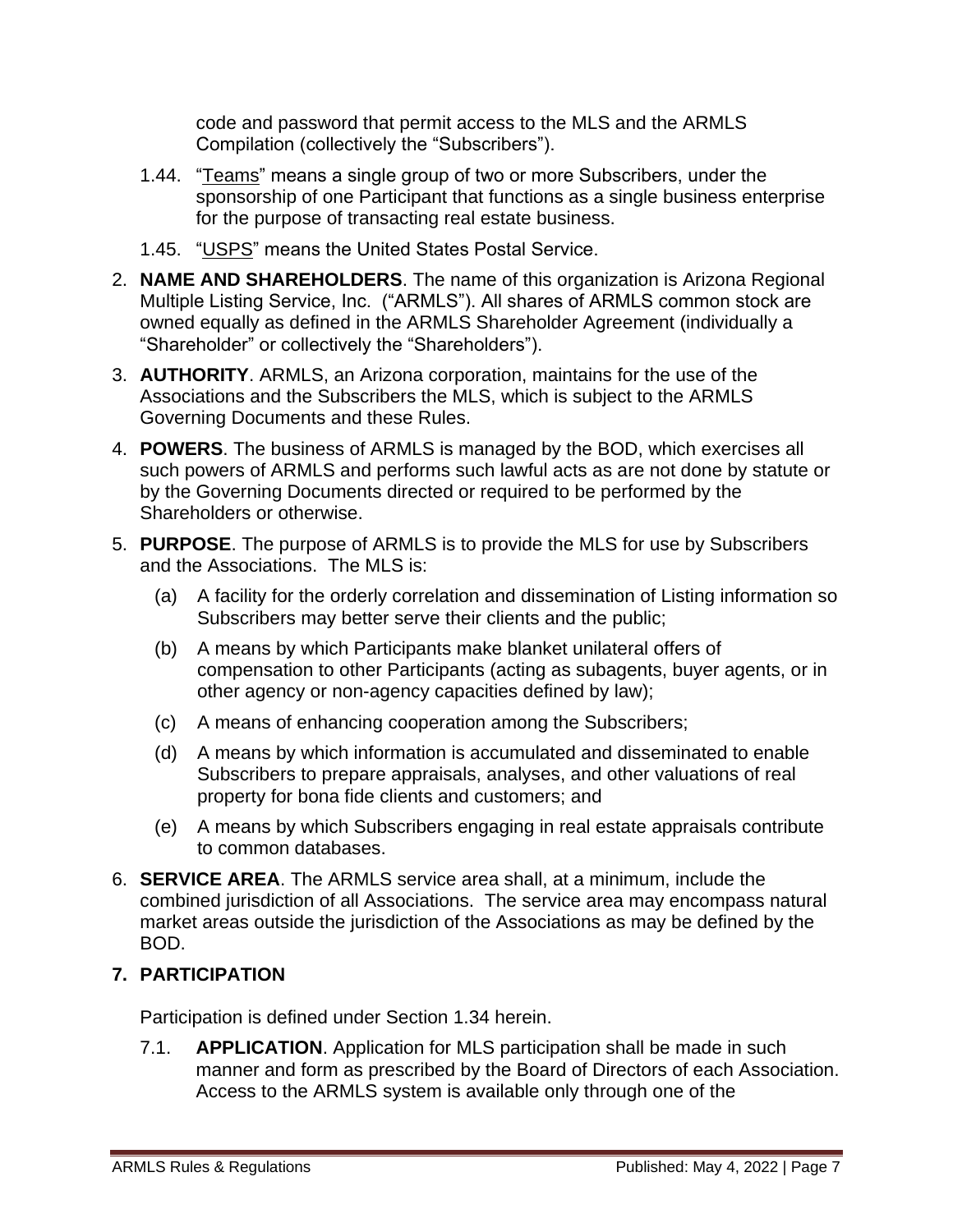Shareholder of ARMLS. No direct Participant or Subscriber access is allowed. The application forms may vary from Shareholder, but all applications shall contain a signed statement agreeing to abide by the ARMLS regulatory documents and any other applicable rules and regulations of ARMLS as from time to time amended or adopted.

- 7.2. **ACCESS CREDENTIALS**. Subscribers shall be given access credentials in the form of an identification word or number, a password, and any other form of individual secure identification that ARMLS may implement to preserve security of the system. Subscribers may not share their access credentials with anyone, whether the other party is another Subscriber or non-Subscriber. Further Subscribers may not share access to the system by allowing anyone else to participate in an online access session using their access credentials, whether or not the actual credentials were disclosed or shared. Further, except as provided for in Section 20, in the course of their normal real estate practices, Subscribers may not use or convey all or any portion of the ARMLS Compilation from the system in any way to any non-Subscriber, non-Participant, or any ancillary business (whether or not affiliated with a Participant).
- 7.3. **FULL PARTICIPATION**. All real estate and/or appraiser licensees in a Participant's firm must be enrolled as Subscribers to ARMLS unless application for a waiver is made and the waiver subsequently granted. Within Twenty-One (21) Days of their affiliation with an ARMLS Participant's firm, all licensees affiliated with the Participant must apply for either (1) subscription to the ARMLS service or (2) waiver of requirement to participate and subscribe. ARMLS shall notify Participant when ARMLS becomes aware of licensees in Participant's firm that have not complied with these requirements.
	- 7.3.1. To be granted a waiver, the applicant (hereinafter, "Waiver Applicant") must satisfy and continue to satisfy all of the following requirements:
		- (a) Waiver Applicant is NOT a Listing agent for any active Listing included in the MLS;
		- (b) Waiver Applicant does NOT possess, control, or use a lockbox key to enter, view, or show any property that is listed in the MLS;
		- (c) Waiver Applicant does NOT directly or indirectly access or use in any manner whatsoever the Listing information stored in the MLS. Such access and use includes, but is not limited to, direct access to or use of the MLS and the use of the other devices or services provided by the MLS or its affiliated or licensed vendors or suppliers, that permit access to and use of any Listing information from the MLS; and
		- (d) Waiver Applicant does NOT use, directly or indirectly, in any manner whatsoever information from the MLS to list properties for sale or lease, to identify or locate properties for any potential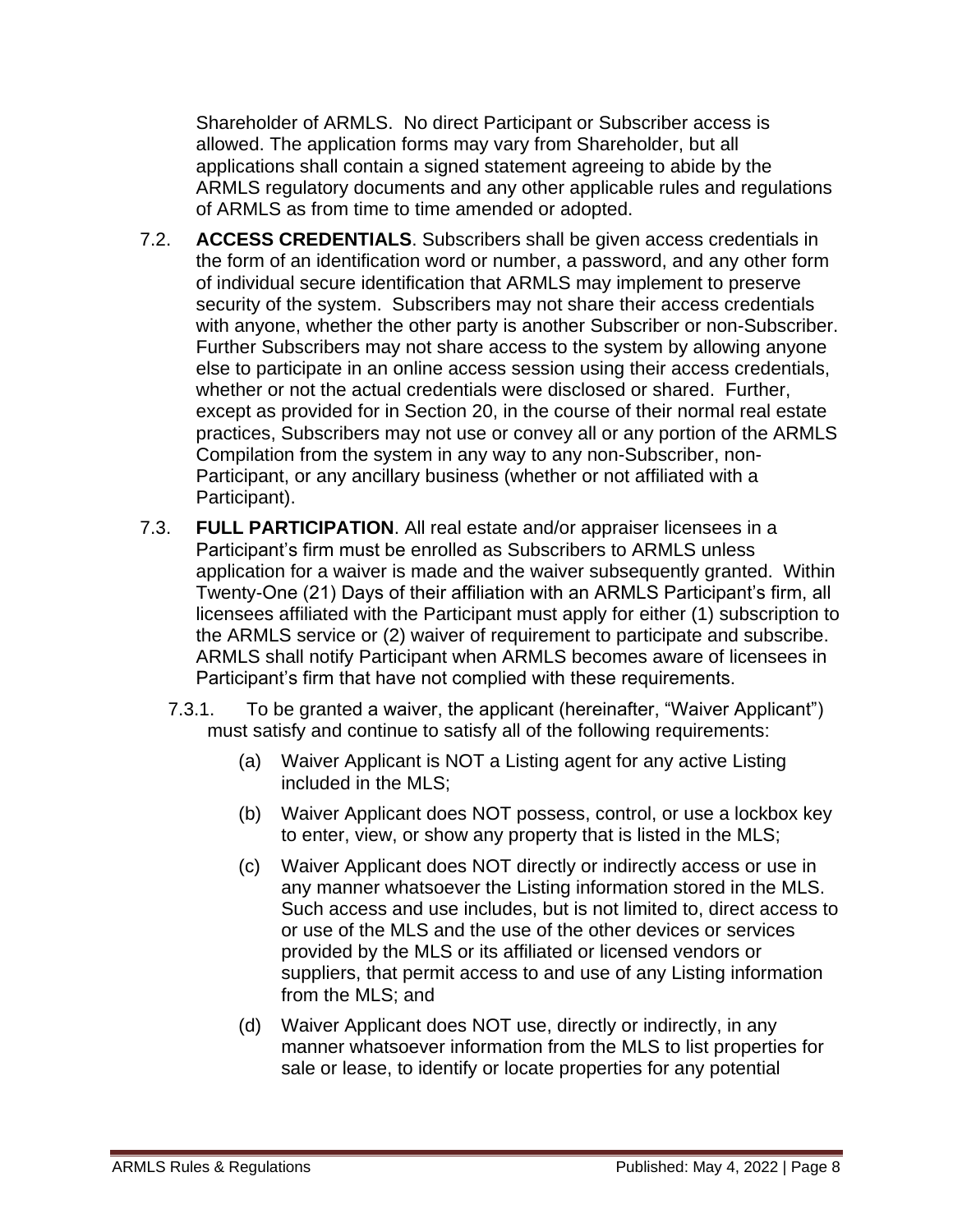buyers or lessees, and does not participate in listing or sales activity requiring licensure for any properties listed in the MLS.

- 7.3.2. The Participant who employs the Waiver Applicant, or with whom Waiver Applicant is affiliated through licensure, shall attest and certify in writing that Waiver Applicant meets all of the requirements for waiver of participation and shall agree to notify ARMLS within Ten (10) Days of the change should any of the requirements for continuing the waiver no longer be met.
- 7.4. **ADMINISTRATIVE SUPPORT PERSONNEL**. Administrative support personnel shall be allowed access to the system to the extent necessary for them to perform their duties with and for the Participant and/or the Participant's Subscribers.
	- 7.4.1. Participants may apply for administrative support credentials for a fee specified by the BOD in the current fee schedule.
	- 7.4.2. A Subscriber, who is not a Participant, who desires to utilize administrative support personnel may apply for an individual administrative support credential only with the written permission of the Participant. This permission must be obtained on the form provided by ARMLS.
	- 7.4.3. No person with an administrative support credential shall be designated as a listing or selling agent on a property under any circumstances.
	- 7.4.4. Administrative support credentials issued by ARMLS are for the individual assigned the credentials use only and shall not be shared with any other person or entity, nor transferred or assigned to another person or entity.

#### 7.5. **STANDARDS OF CONDUCT FOR PARTICIPANTS AND SUBSCRIBERS**.

- 7.5.1. Subscribers shall not engage in any practice or take any action inconsistent with the exclusive representation or exclusive brokerage relationship agreements that other Subscribers have with clients.
- 7.5.2. Signs giving notice of property for sale, rent, lease, or exchange shall not be placed on property without consent of the owner or any other legally authorized party (e.g., a trustee).
- 7.5.3. Subscribers, when acting as subagents, as buyer/tenant representatives, or as brokers, shall not attempt to extend a Listing Participant's offer of cooperation and/or compensation to other brokers without the consent of the Listing Participant.
- 7.5.4. Subscribers shall not solicit a Listing that is currently listed exclusively with another broker. However, if the Listing Participant, when asked by a Subscriber, refuses to disclose the expiration date and nature of such Listing (i.e., an Exclusive Right to Sell Listing, an Exclusive Agency Listing, an Open Listing, a Net Listing or other form of contractual agreement between the Listing Participant and the client), the Subscriber may contact the owner to obtain such information and may discuss the terms upon which the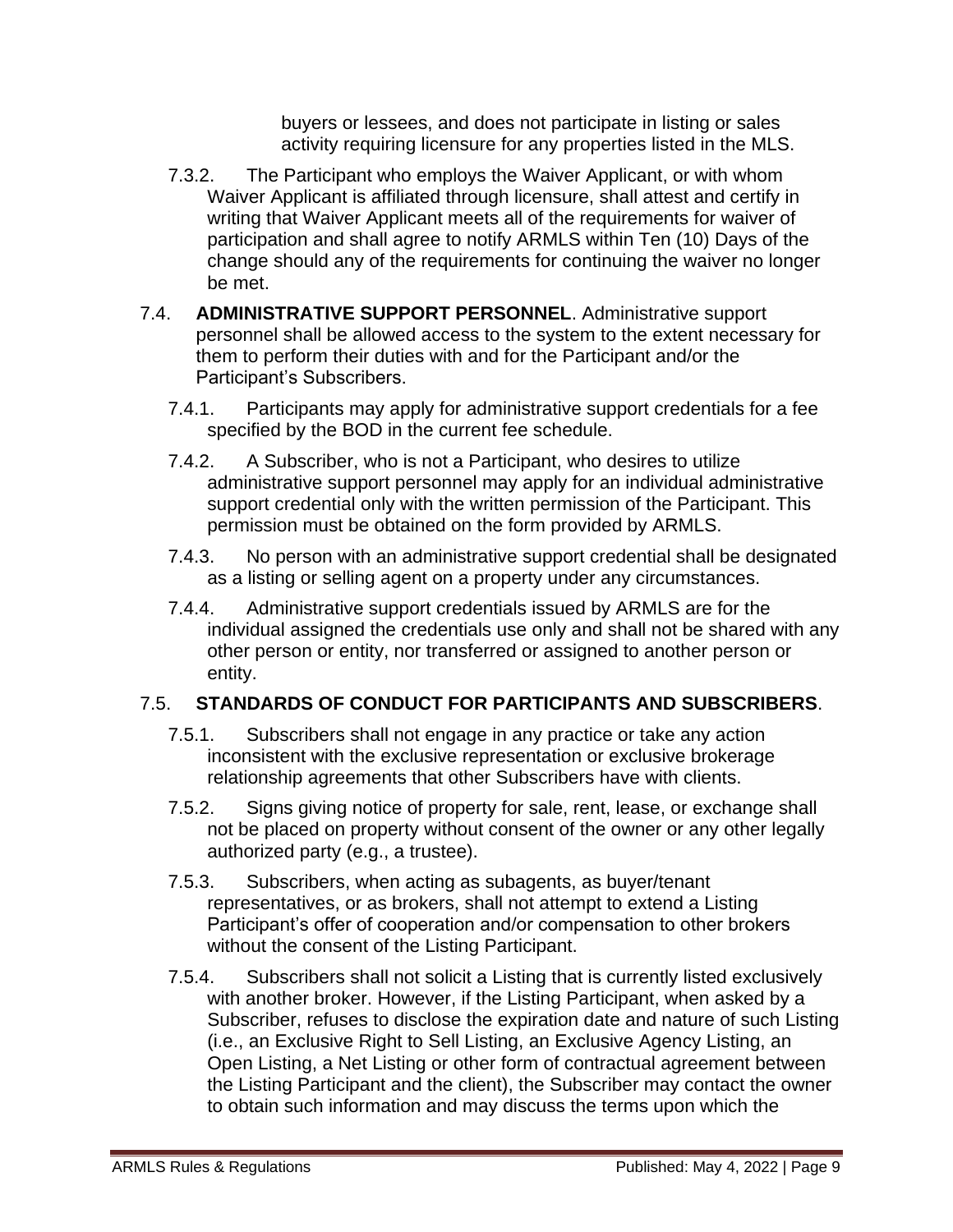Subscriber might take a future Listing or, alternatively, may take a Listing to become effective upon expiration of any existing exclusive Listing.

- 7.5.5. Subscribers shall not solicit buyer/tenant agreements from buyers/tenants who are subject to exclusive buyer/tenant agreements. However, if when asked by a Subscriber, the buyer/tenant broker refuses to disclose the expiration date of the exclusive buyer/tenant agreement, the Subscriber may contact the buyer/tenant to secure such information and may discuss the terms upon which the Subscriber might enter into a future buyer/tenant agreement or, alternatively, may enter into a buyer/tenant agreement to become effective upon the expiration of any existing exclusive buyer/tenant agreement.
- 7.5.6. Subscribers shall not use information obtained from Listing Participants through offers to cooperate made through ARMLS to refer Listing Participants' clients to other brokers or to create buyer/tenant relationships with Listing Participants' clients, unless such use is authorized by the Listing Participant.
- 7.5.7. The fact that an agreement has been entered into with a Subscriber shall not preclude or inhibit any other Subscriber from entering into a similar agreement after the expiration of the prior agreement.
- 7.5.8. The fact that a prospect has retained a Subscriber as an exclusive representative or exclusive broker in one or more past transactions does not preclude another Subscriber from seeking such former prospect's future business.
- 7.5.9. Subscribers are free to enter into contractual relationships or to negotiate with sellers/lessors, buyers/tenants or others who are not subject to an exclusive agreement but shall not knowingly obligate them to pay more than one commission except with their informed consent.
- 7.5.10. When Subscribers are contacted by the client of another Subscriber regarding the creation of an exclusive relationship to provide the same type of service, and that Subscriber has not directly or indirectly initiated such discussions, they may discuss the terms upon which they might enter into a future agreement or, alternatively, may enter into an agreement which becomes effective upon expiration of any existing exclusive agreement.
- 7.5.11. In cooperative transactions, Participants shall compensate cooperating Participants and shall not compensate or offer to compensate, directly or indirectly, any of the sales licensees (even if they are Subscribers) employed by or affiliated with other Participants without the prior express knowledge and consent of the cooperating Participant.
- 7.5.12. Subscribers are not precluded from making general announcements to prospects describing their services and the terms of their availability even though some recipients may have entered into agency agreements or other exclusive relationships with another Subscriber. A general telephone canvass, general mailing, or distribution addressed to all prospects in a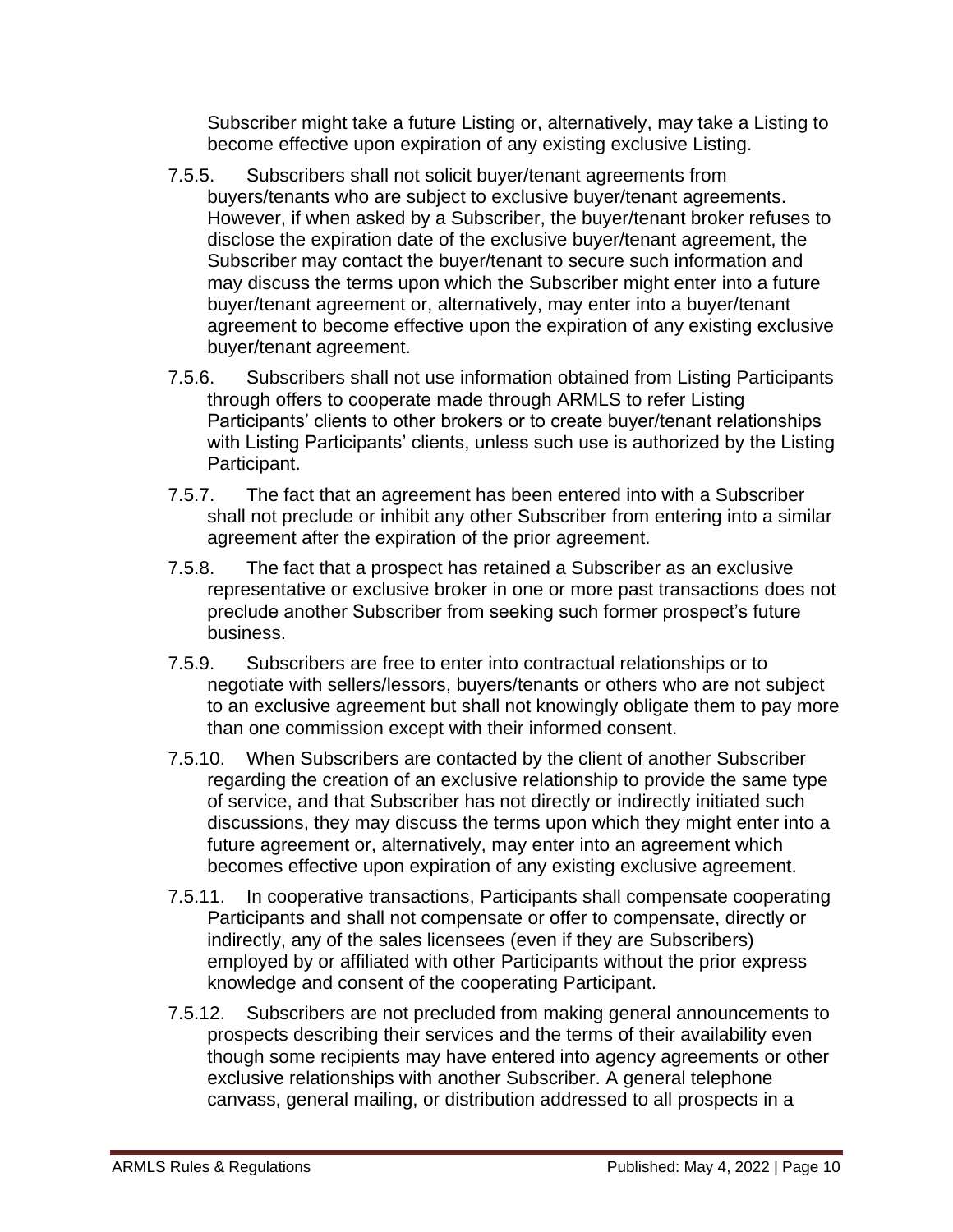given geographical area or in a given profession, business, club, or organization, or other classification or group is deemed general for purposes of this rule.

The following types of solicitations are prohibited: Telephone or personal solicitations of property owners who have been identified by a real estate sign, multiple listing compilation, or other information service as having exclusively listed their property with another Subscriber: and mail or other forms of written solicitations of prospects whose properties are exclusively listed with another Subscriber when such solicitations are not part of a general mailing but are directed specifically to property owners identified through compilations of current Listings, for sale or for rent signs, or other sources of information intended to foster cooperation with Subscribers.

- 7.5.13. Subscribers, prior to entering into a representation agreement, have an affirmative obligation to make reasonable efforts to determine whether the prospect is subject to a current, valid exclusive agreement to provide the same type of real estate service.
- 7.5.14. Subscribers, acting as buyer or tenant representatives or brokers, shall disclose that relationship to the owner's representative at first contact and shall provide written confirmation of that disclosure to the owner's representative or broker not later than execution of a purchase agreement or lease.
- 7.5.15. Subscribers, acting as representatives or brokers of owners or as subagents of Listing Participants, shall disclose that relationship to buyers/tenants as soon as practicable, and shall provide written confirmation of such disclosure to buyers/tenants not later than execution of any purchase or lease agreement.
- 7.5.16. Subscribers are not precluded from contacting the client of another broker for the purpose of offering to provide, or entering into a contract to provide, a different type of real estate service unrelated to the type of service currently being provided (e.g., property management as opposed to brokerage) or from offering the same type of service for property not subject to other brokers' exclusive agreements. However, information received through a multiple listing service or any other offer of cooperation may not be used to target clients of other Subscribers to whom such offers to provide services may be made.
- 7.5.17. Subscribers, acting as subagents or buyer/tenant representatives or brokers, shall not use the terms of an offer to purchase/lease to attempt to modify the Listing Participant's offer of compensation to subagents or buyer/tenant representatives or brokers, or make the submission of an executed offer to purchase/lease contingent on the Listing Participant's agreement to modify the offer of compensation.
- 7.5.18. All dealings concerning property exclusively listed or with buyer/tenants who are subject to an exclusive agreement shall be carried on with the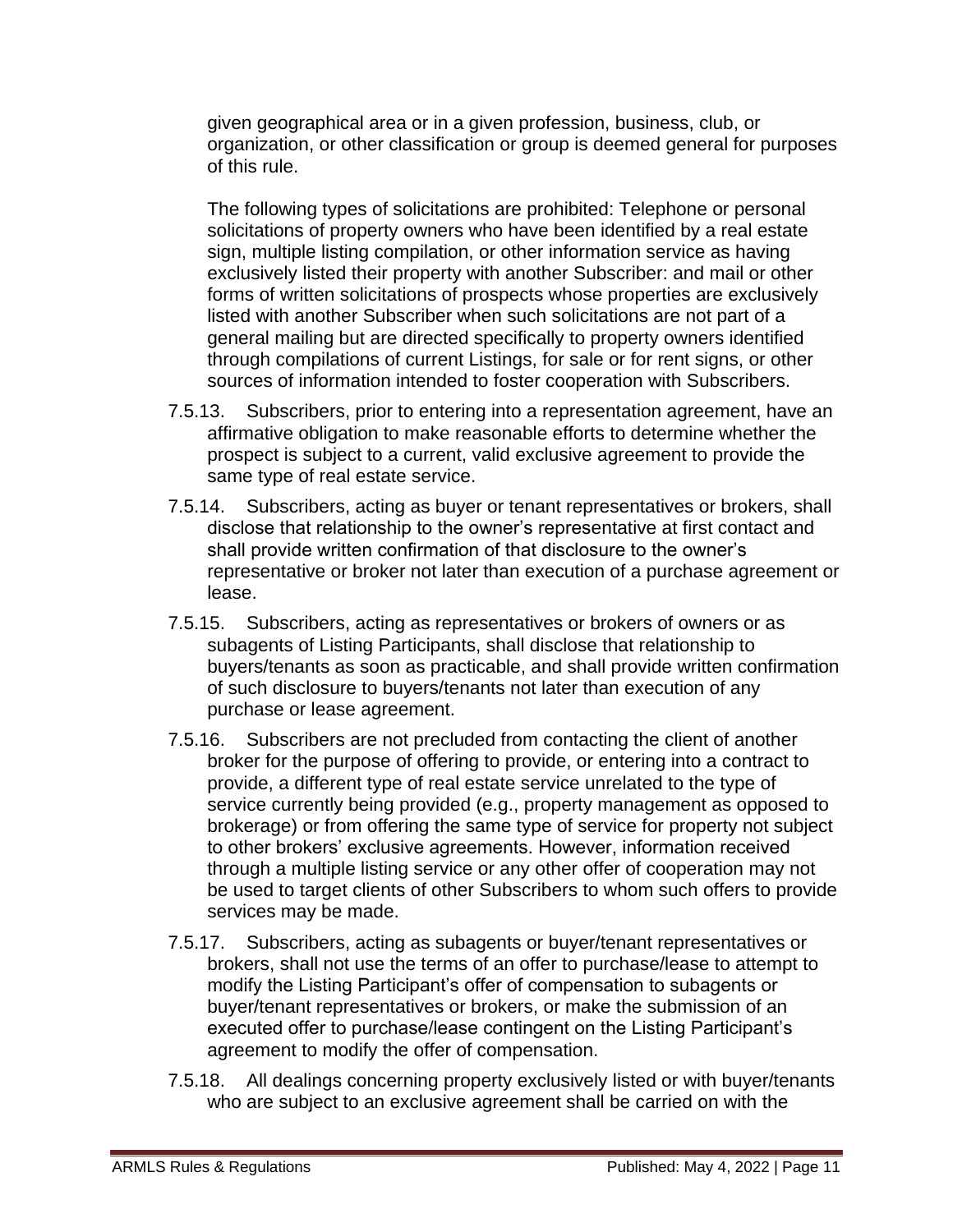client's representative or broker, and not with the client, except with the consent of the client's representative or broker or except where such dealings are initiated by the client. Before providing substantive services (such as writing a purchase offer or presenting a comparative market analysis) to prospects, Subscribers shall ask prospects whether they are a party to any exclusive representation agreement. A Subscriber shall not knowingly provide substantive services concerning a prospective transaction to prospects who are parties to exclusive representation agreements, except with the consent of the prospects' exclusive representatives or at the direction of prospects.

- 7.5.19. Subscribers, prior to or after terminating their relationship with their current firm shall not induce clients of their current firm to cancel exclusive contractual agreements between the client and that firm. This does not preclude Participants from establishing agreements with their associated licensees governing assignability of exclusive agreements.
- 7.5.20. These Rules are not intended to prohibit ethical albeit aggressive or innovative business practices, and do not prohibit disagreements with other Subscribers involving commission, fees, compensation or other forms of payment or expenses.
- 7.5.21. Subscribers shall not knowingly or recklessly make false or misleading statements about other real estate professionals, their businesses, or their business practices.
- 7.5.22. The services which MLS Participants provide to their clients and customers shall conform to the standards of practice and competence which are reasonably expected in the specific real estate disciplines in which they engage; specifically, residential real estate brokerage, real property management, commercial and industrial real estate brokerage, land brokerage, real estate appraisal, real estate counseling, real estate syndication, real estate auction, and international real estate.

MLS Participants shall not undertake to provide specialized professional services concerning a type of property or service that is outside their field of competence unless they engage the assistance of one who is competent on such types of property or service, or unless the facts are fully disclosed to the client. Any persons engaged to provide such assistance shall be so identified to the client and their contribution to the assignment should be set forth.

- 7.5.23. MLS Participants and Subscribers must not represent that their brokerage services to a client or customer are free or available at no cost to clients, unless the Participant or Subscriber will receive no financial compensation from any source for those services.
- 7.6. **ARBITRATION OF DISPUTES**. By becoming and remaining a Subscriber, each Subscriber agrees to arbitrate disputes involving contractual issues and questions, and specific non-contractual issues and questions defined in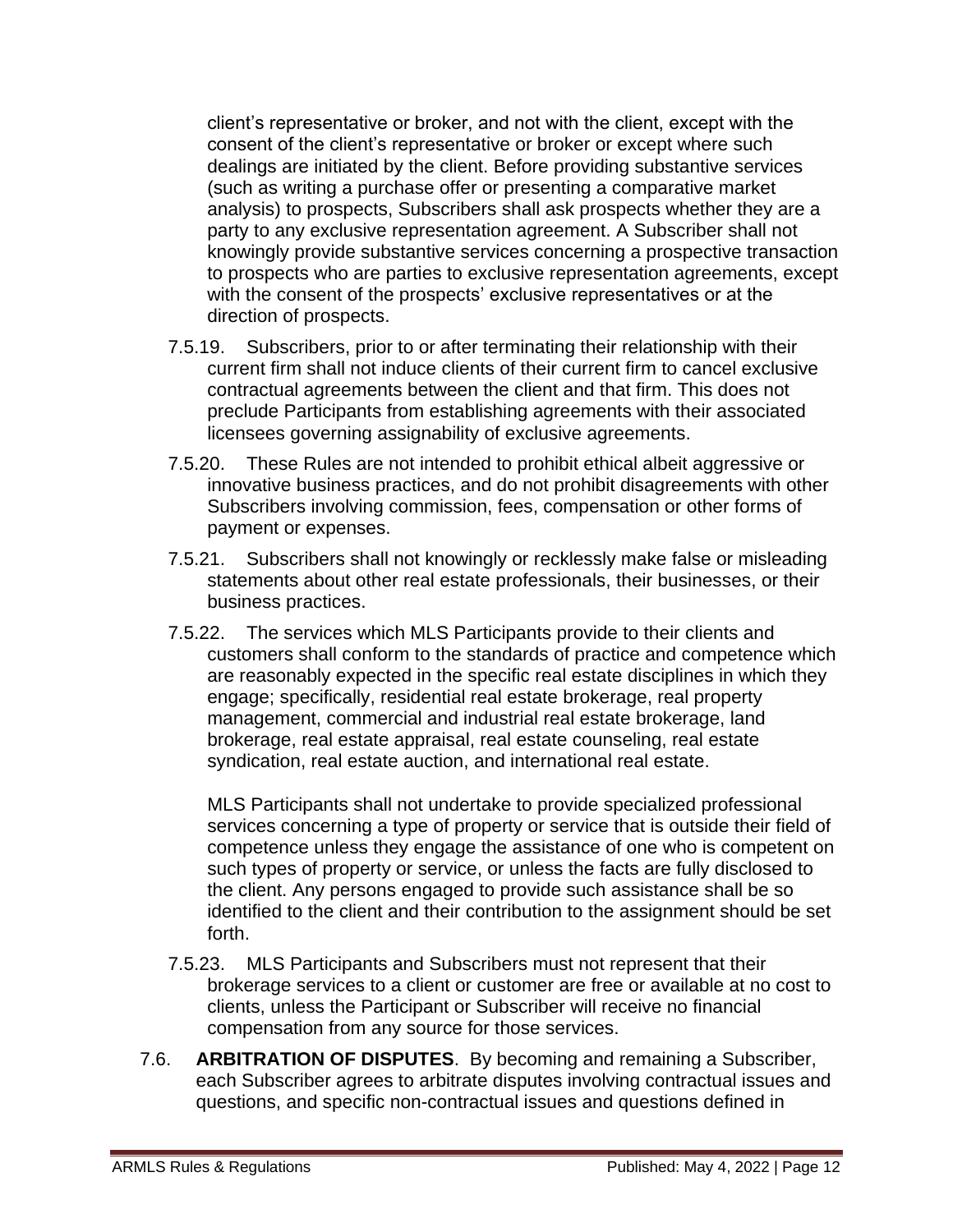Standard of Practice 17-4 of the NAR Code of Ethics and Arbitration Manual with Subscribers in different firms arising out of their relationships as Subscribers, subject to the following qualifications:

- (a) If all disputants are members of the same Association, or have their principal place of business within the same Association's territorial jurisdiction, they shall arbitrate pursuant to the procedures of that Association, and
- (b) If the disputants are members of different Associations or if their principal place of business is located within the territorial jurisdiction of different Associations, they remain obligated to arbitrate in accordance with the procedures of the Arizona Association of REALTORS®.

If the Arizona Association of REALTORS® does not provide arbitration services, arbitration shall be conducted in accordance with any existing interboard/regional agreement or, alternatively, in accordance with the Interboard/Regional Arbitration Procedures in the NAR Code of Ethics and Arbitration Manual. Nothing herein shall preclude Subscribers from agreeing to arbitrate the dispute before a particular Association.

A Subscriber's obligation to arbitrate includes the duty to either:

- 1. Pay an award to the party(ies) named in the award; or
- 2. Deposit the funds with the Professional Standards Administrator to be held in an escrow or trust account maintained for this purpose.

Failure to satisfy the award or deposit the funds with the Association within ten (10) days may be considered a violation of these rules and the Subscriber may be subject to disciplinary action at the sole discretion of ARMLS.

- 7.7. **DISCONTINUANCE OF SERVICE**. A Participant may discontinue MLS service by giving proper notice to his or her Association in a manner specified by the Association. Participants may reapply to an Association for MLS participation in the same manner prescribed for new applicants, provided all outstanding dues, fines, and fees are fully paid.
- 7.8. **SUBSCRIBERS UNDER A SUSPENDED PARTICIPANT**. A firm whose Participant is suspended by the MLS for any reason shall also result in the suspension of all Subscribers under the suspended Participant, until such time as the firm once again employs a Participant in good standing with the MLS.

# 8. **LISTING PROCEDURES.**

8.0. **CLEAR COOPERATION**. Within one (1) business day of marketing a property to the public, the listing broker must submit the listing to the MLS for cooperation with other MLS Participants. Public marketing includes, but is not limited to, flyers displayed in windows, yard signs, digital marketing on public facing websites, brokerage website displays (including IDX and VOW), digital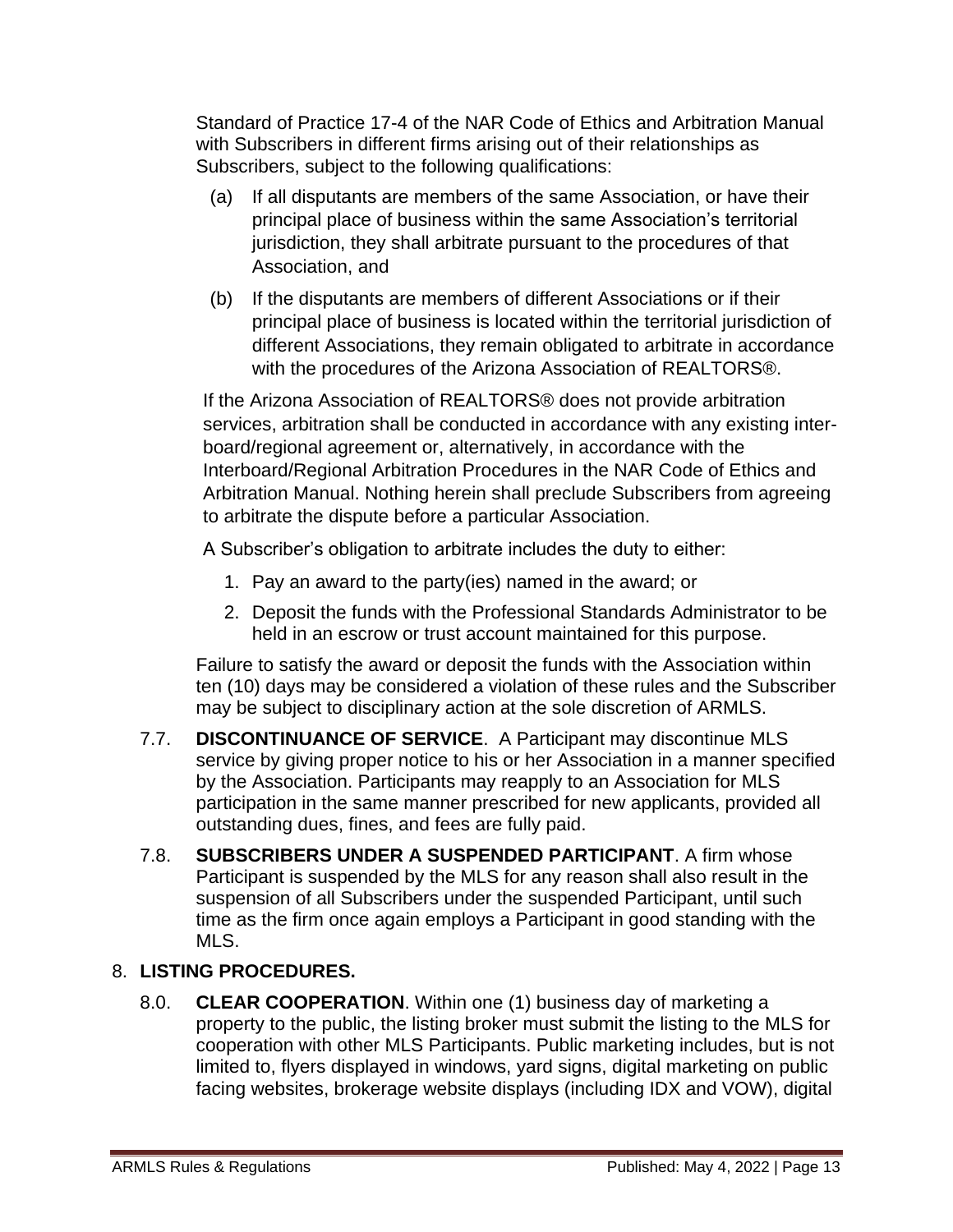communications marketing (email blasts), multi-brokerage listing sharing networks, and applications available to the general public. This section also applies to Office Exclusive Listings.

# 8.1. **TYPES OF PROPERTY**.

- (a) Listings of real property or private property of the following types, which are listed subject to a real estate broker's license, and which are located within the ARMLS service area, taken by Subscribers, on exclusive right to sell or exclusive agency forms, shall be FWA within two Days, after all necessary signatures of seller(s) have been obtained, unless otherwise directed by seller in the written Listing Agreement or a subsequent amendment to the Listing Agreement:
	- (i) Residential (For Sale) including, but not limited to:
		- a. Fractional Interests
		- b. Time Shares
		- c. Auction Properties
		- d. IRC (Internal Revenue Code) §1031 Exchanges
		- e. New Construction
		- f. Manufactured or Mobile Home (subject to section 8.1(b))
	- (ii) Residential (For Lease) requires a minimum lease term of thirty (30) days including, but not limited to:
		- a. Fractional Interests
		- b. Time Shares
		- c. Vacation Ready
		- d. New Construction
		- e. Manufactured or Mobile Homes (subject to section 8.1(b))

NOTE: Only listings with a minimum thirty (30) day lease term are allowed to be listed in the MLS

- (iii) Vacant Land and Lots
- (iv) Commercial/Industrial Buildings (For Sale)
- (v) Commercial/Industrial Buildings (For Lease)
- (vi) Multiple Dwellings
- (vii) Business Opportunities
- (b) There are three scenarios for which Manufactured or Mobile Homes are allowed to be listed in the MLS (see section 1.26 for definitions applying to this section):

NOTE: Recreational vehicles, including park models are prohibited to be listed in the MLS, unless it has been issued an Affidavit of Affixture.

(i) A used Mobile or Manufactured home, which is Installed on and conveyed with real property, may be listed as a residential property if it qualifies under the licensing exemptions allowed by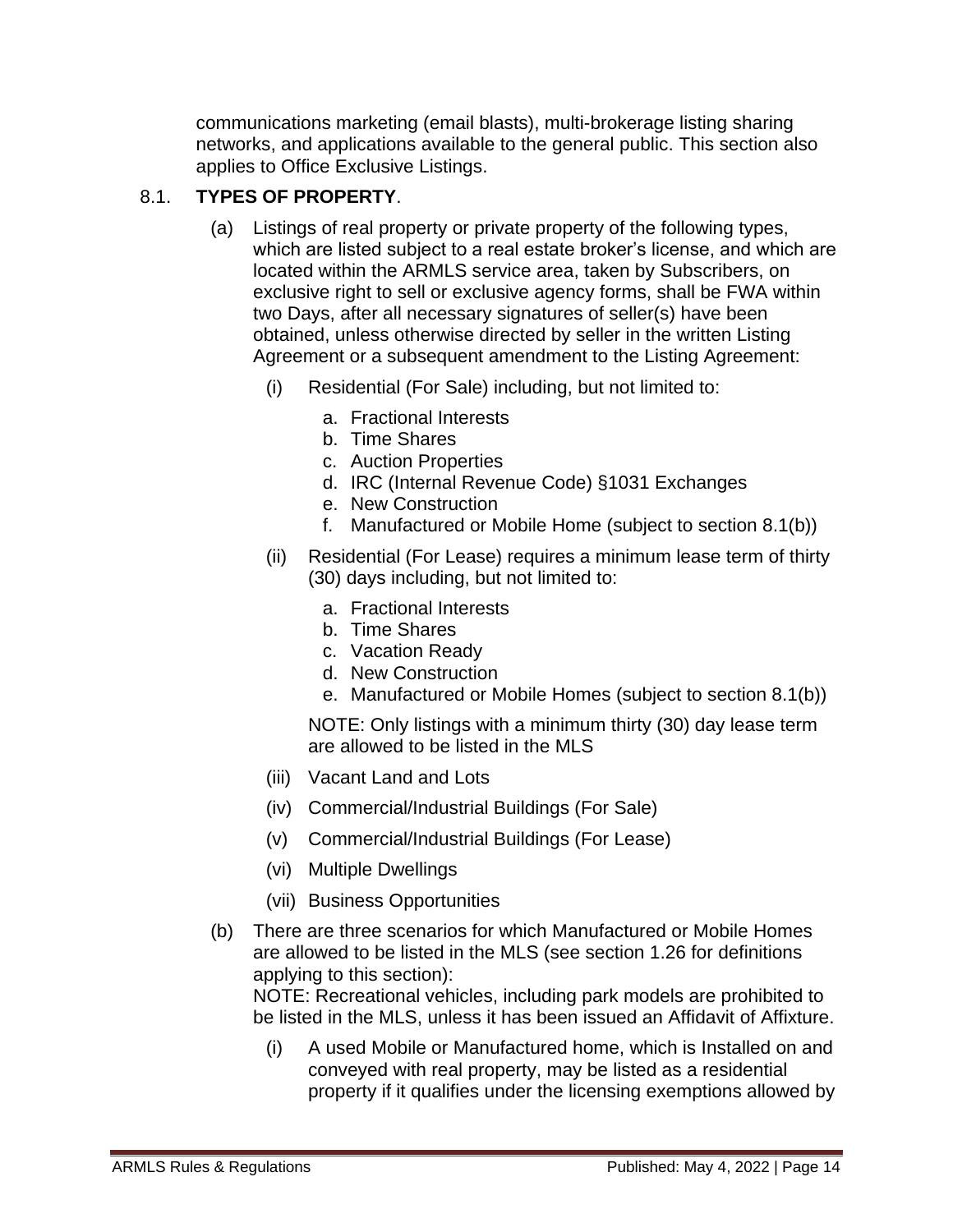the DOH. To qualify under this exemption, the property must meet ALL of the following tests:

- 1. The Manufactured/Mobile home must be Used; and
- 2. The Manufactured/Mobile home must be Installed on the property; and
- 3. The Manufactured/Mobile home must be listed in a contract for transfer of an interest in real property executed by its owner.
- (ii) A new or Used Manufactured/Mobile home located in a Mobile Home Park if the Listing Subscriber is acting as an agent for a home that is being offered for sale by a licensed Manufactured Housing Dealer.

NOTE: Only a licensed Manufactured Housing Dealer may write the contract for the sale of a new or Used Manufactured home, or a Mobile home being offered for sale by the Manufactured Housing Dealer.

- (iii) A Used Manufactured/Mobile home located in a Mobile Home Park that is owned by a private party (homeowner).
- 8.1.1. A property FWA must include the property address. No property may be FWA that contains an assessor number other than the individual number assigned to the parcel or, in the absence of an individual number, the master number of the development. If either the property address or parcel number is unavailable, the listing must include the legal description of the property sufficient to describe its location.
- 8.2. **LISTING AGREEMENTS**. A Listing agreement must be in writing and fully executed before that Listing is acceptable to be FWA. The Listing agreement of a property filed with the MLS by the listing participant should include a provision expressly granting the Listing Participant authority to advertise; to file the listing with the MLS; to provide timely notice of status changes of the listing to the MLS; and to provide sales information including selling price to the MLS upon sale of the property. If deemed desirable by the MLS to publish sales information prior to final closing (settlement) of a sales transaction, the listing agreement should also include a provision expressly granting the Listing Participant the right to authorize dissemination of this information by the MLS to its Participants. Hard copies of Listing agreements shall not be FWA.

Net Listings are not accepted for listing on the MLS. Except for Business Opportunities and Commercial (Sale or Lease) listing types, only Listings taken using Exclusive Right to Sell Listing and Exclusive Agency Listing contracts are accepted by ARMLS. For Business Opportunities and Commercial listing types, ARMLS will accept Open Listings but NOT Net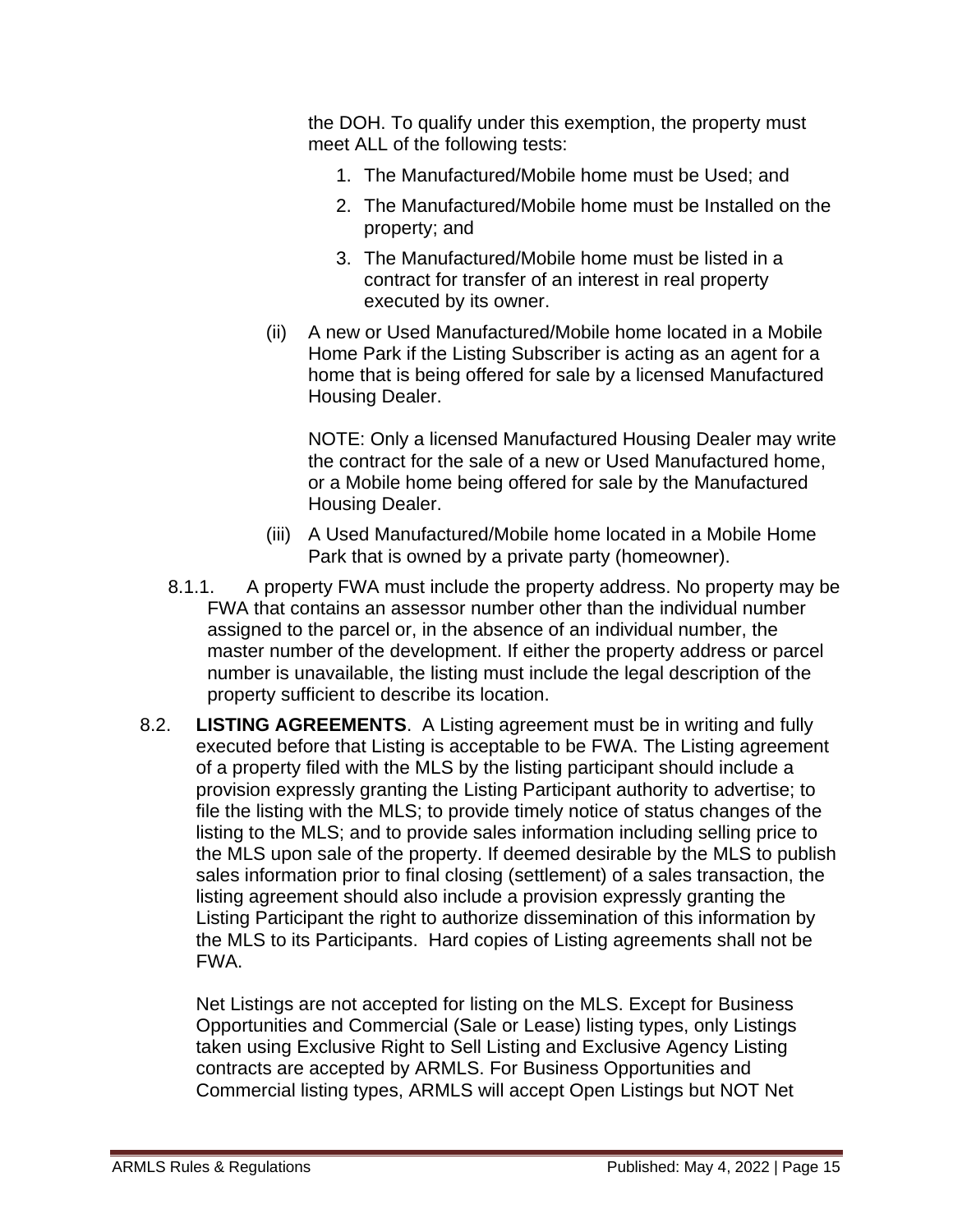Listings.

ARMLS may accept Listings taken using other forms of agreement, which make it possible for the Listing Participant to offer cooperation and compensation to Participants acting as subagents, buyer agents, or both. Neither ARMLS nor the Associations regulate the type of Listing that a Subscriber may take. Subscribers are free to take a Listing using a form of agreement that is not accepted by ARMLS for listing on the MLS and market these Listings outside the MLS.

ARMLS may refuse to publish information that may create legal liability.

- 8.3. **SUBMISSION OF LISTINGS**. Listings must be entered directly into the MLS only by the Listing Participant, Subscriber, or authorized administrative support personnel having access to the MLS under the provisions of Section 7.4 above. ARMLS reserves the right to:
	- (a) Remove from the ARMLS Compilation any Listing in a form that fails to adequately protect the interest of the public and the Subscribers.
	- (b) Assure that no Listing FWA establishes, directly or indirectly, any contractual relationship between ARMLS or an Association on the one hand and the buyer, seller, lessor or tenant on the other.
- 8.4. **LISTINGS SUBJECT TO THE RULES**. Any Listing to be FWA is subject to these Rules. Subscribers shall have a written Listing agreement with all necessary signatures for each Listing that is FWA. ARMLS or the Subscriber's Association shall have the right to receive a copy of a written Listing agreement to verify a Listing's existence or adequacy at any time. ARMLS or the Subscriber's Association shall also have the right to receive a copy of the owner's written authorization for sales, leases, or exchanges that are FWA. If a request is made and the Subscriber fails to provide the requested information within five (5) Days, ARMLS or the Subscriber's Association shall have the right to remove each applicable Listing and discipline the Subscriber for a violation of these Rules.
- 8.5. **DETAILS ON LISTINGS FILED WITH ARMLS**. A Listing, when FWA by a Subscriber, must include all required information or ARMLS will not accept the Listing. An "R" beside a field name on the Profile Sheet or input screen indicates "required information" that must be included on each Listing that is FWA.

Detailed information on Listings FWA shall be accurate and factual at all times, whether the Listing status is coming soon, active, expired, canceled, temporarily-off-market, sold, pending sale, or any other status. Subscribers may not change any required Listing information, except the owner's name and phone number, to be non-factual or to eliminate factual information from a Listing. Subscribers may not manipulate data by altering, amending, or refiling Listings to create a statistical or categorical result that is not supported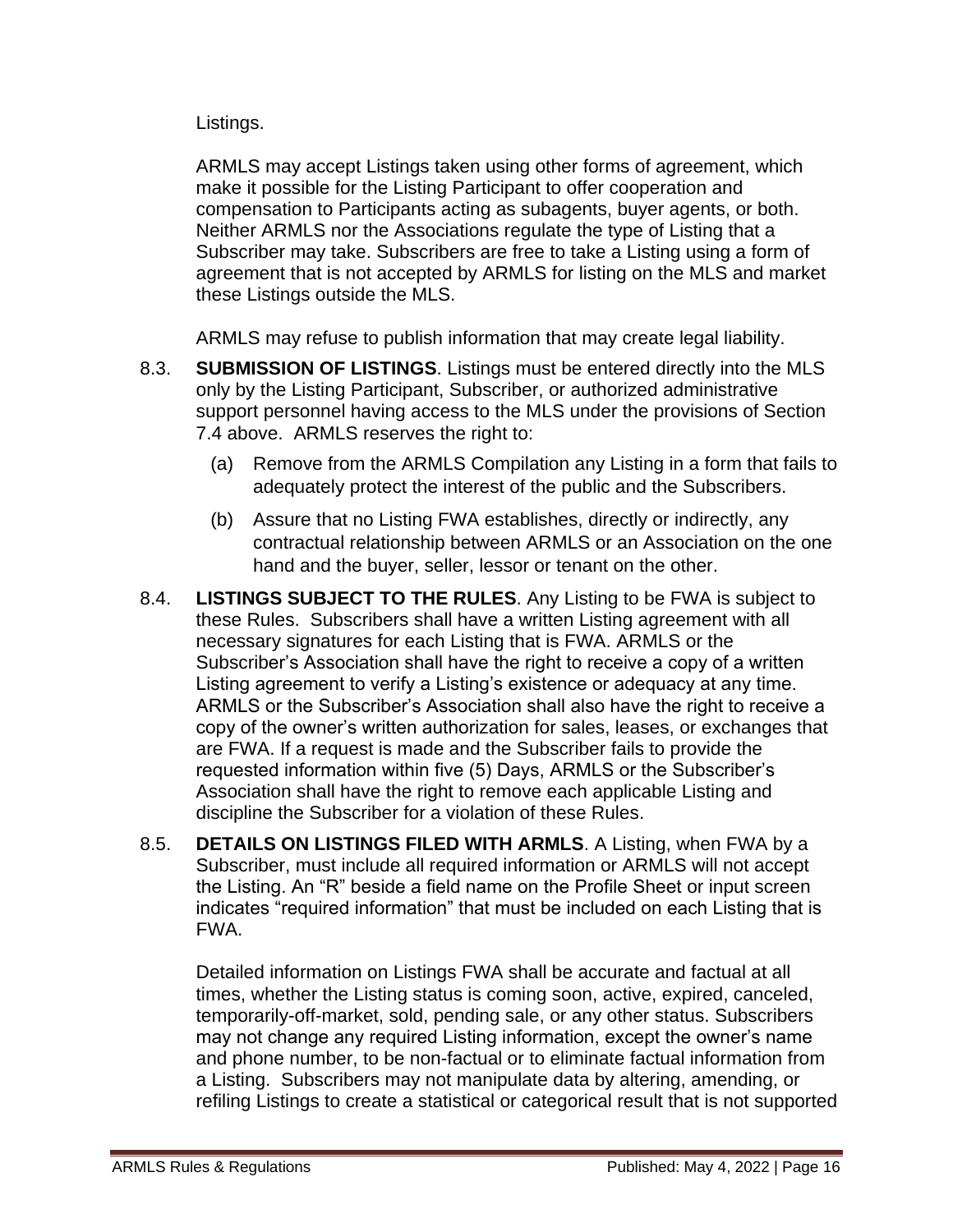by all applicable facts. This applies to all Listings, whether the Listing status is active, expired, canceled, temporarily-off-market, pending sale, sold or any other status. ARMLS may refuse to publish information that may create legal liability.

- 8.6. **DUAL LISTINGS**. Only one Listing for each property may be FWA by or on behalf of the Listing Participant, except under the following circumstances:
	- (a) The listed property is offered both for sale and for lease; or
	- (b) The property is for sale at one price and extra property may be purchased with the original property at a different price; or
	- (c) A residential rental property is available for lease furnished and unfurnished; or
	- (d) Properties currently zoned under multiple zoning classes that would allow for multiple uses; or
	- (e) The property is for sale as a single parcel or it may be divided and is available for sale as multiple smaller parcels; or
	- (f) The property is being leased as a Vacation Ready Rental and may also be leased as a regular Residential Rental, and/or may be sold as a Residential property; or
	- (g) The property is Vacant Land with an existing structure that is considered to be a "tear down" but the structure can still be sold. These properties may be listed in Vacant Land and Lots and also the appropriate other property class that reflects the existing structure (Residential, Commercial for Sale, or Multiple Dwellings). The Vacant Land and Lots listing must have the appropriate selection marked on the listing indicating what type of existing structure is on the property.
	- (h) The property is Vacant Land and is offered both for sale as a vacant lot at one price and as a to-be-built structure on the lot at a different price. These properties may be listed in Vacant Land and Lots and also the appropriate other property class that reflects the to-be-built structure (Residential, Commercial for Sale, or Multiple Dwellings). The to-bebuilt listing must reflect the specific structure being offered.
	- 8.6.1. Subscribers may not create multiple active Listings for a property except under one of the exceptions listed above.
	- 8.6.2. If Listings for the same property are FWA by or on behalf of different Listing Participants, ARMLS will notify all such Listing Participants. The notified Listing Participants will have five (5) Days to resolve the matter. At the end of the five (5) Day period, ARMLS shall have the right to change the status of one, some, or all of the Listings to a canceled or temporarily-offmarket status.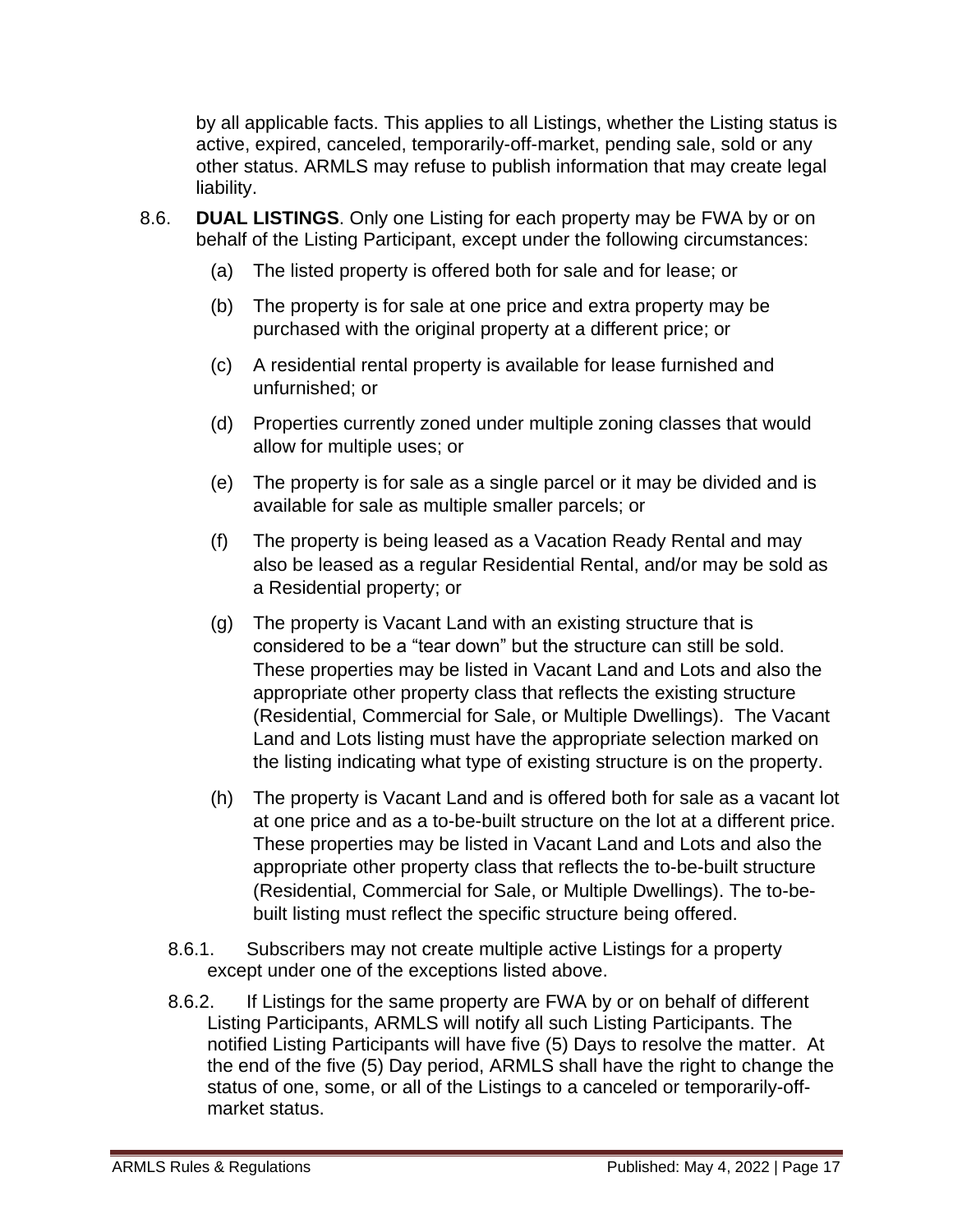- 8.7. **OFFICE EXCLUSIVE LISTINGS**. An Office Exclusive Listing shall be provided to the Listing Participant's Association or to ARMLS upon written request, but not FWA for dissemination to other Subscribers. The Listing must be accompanied by a written authorization signed by the owner that he or she does not want the Listing to be FWA, until a specific date or not at all. Office Exclusive Listings shall adhere to section 8.0, Clear Cooperation policy.
- 8.8. **CHANGE IN LISTING AGREEMENT TERMS**. Any change in listed price or other change in the terms of the original Listing agreement shall be made only when authorized in writing by the owner and shall be FWA within two (2) Days after the effective date of the change.

Each Listing shall be assigned a unique identification number. Changing the data within an existing Listing to create a new Listing is prohibited.

- 8.9. **CANCELLATION OF LISTINGS PRIOR TO EXPIRATION**. Listings of property may be canceled from the MLS by the Listing Participant before the expiration date of the Listing agreement provided notice is FWA informing all other Subscribers of said cancellation. ARMLS or an Association shall have the right to receive a copy of such cancellation agreement at any time.
- 8.10. **SALE, EXCHANGE, OR LEASE CONTINGENCIES APPLICABLE TO LISTINGS**. Any sale, exchange, or lease contingencies or conditions in a Listing shall be specified and fully disclosed. Contingencies or conditions that must be disclosed include but are not limited to: the existence of equitable interest in a property; the offer to purchase is contingent upon the sale of another property or upon the satisfactory inspection(s) of the property to be purchased); or that there is an existing First Right of Refusal.
- 8.11. **LISTING PRICE SPECIFIED**. The full gross Listing price stated in the Listing agreement will be included in the information published in the ARMLS compilation of current Listings unless the property is subject to auction. If a property will only be sold by auction, the Listing must state whether the Listing has a reserve price or that the property will be sold at auction without reserve.
- 8.12. **EXCLUSIONS**. When a Listing contains an exclusion (e.g., a provision excluding from the sale certain fixtures located on the property), the exclusion must be disclosed and explained in the public remarks field of the Profile Sheet for the Listing.
	- 8.12.1. Subscribers may exclude certain buyers that are identified in a Listing by entering in the private remarks field of the Profile Sheet either "Prospects reserved by seller, contact listing office for names" or, at the option of the Listing Participant, the actual names of the excluded buyers may be entered.
	- 8.12.2. Exclusions of offers to cooperate between specific Participants must not be included in the public remarks field and should remain private communications between the Participants.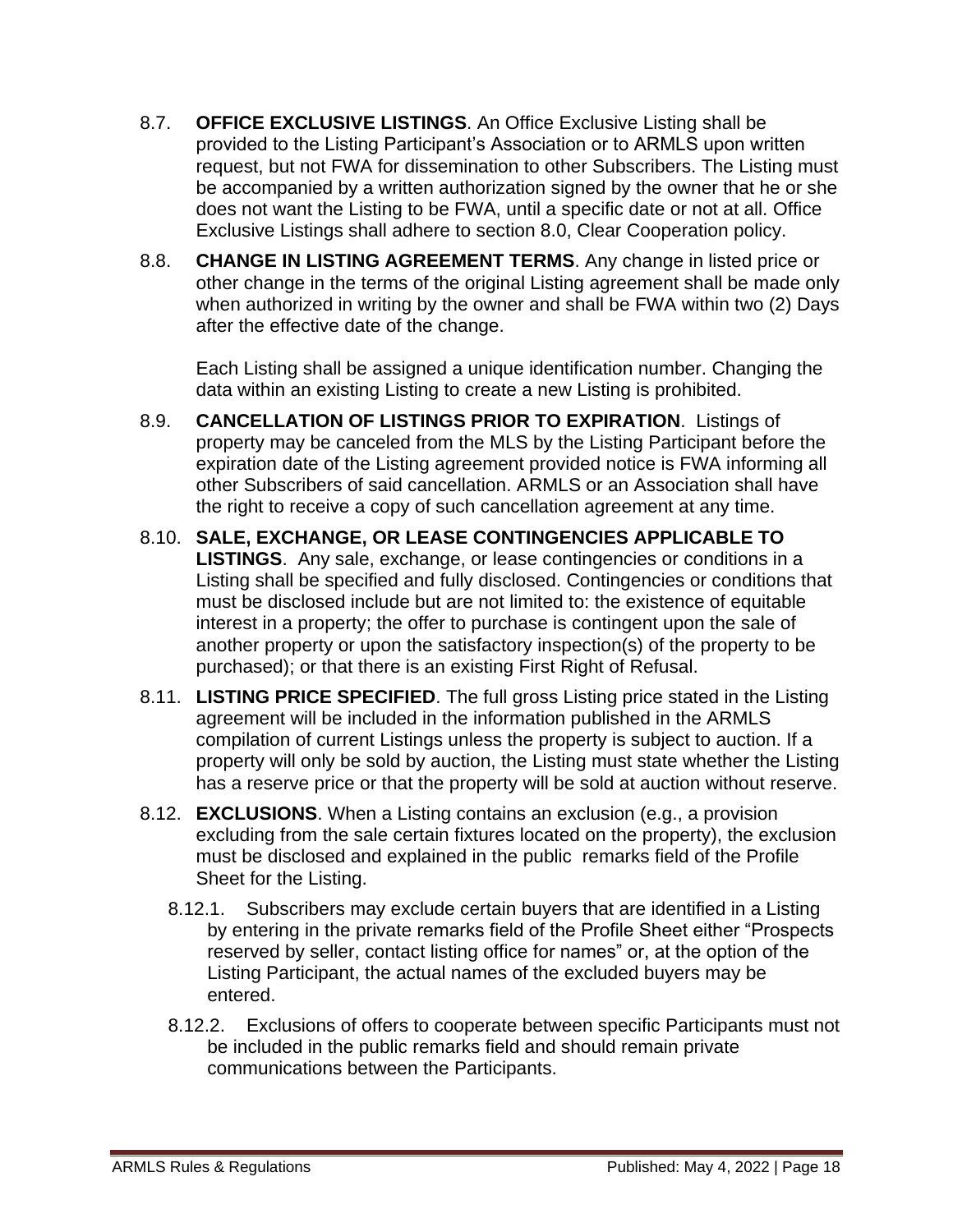- 8.13. **THIRD-PARTY APPROVAL**. If a property that is FWA is under court jurisdiction, or the sale is subject to any third-party approval, the Subscriber must disclose this fact in the appropriate place in the Profile Sheet for the Listing, unless prohibited in writing by the court.
- 8.14. **LISTING MULTIPLE UNIT PROPERTIES**. All properties which are to be sold or which may be sold separately must be indicated by individual Listings, one for each property.
- 8.15. **NO CONTROL OF COMMISSION RATES OR FEES CHARGED BY SUBSCRIBERS**. Neither ARMLS nor an Association shall fix, control, recommend, suggest, or maintain commission rates or fees for services to be rendered by Subscribers. Further, neither ARMLS nor any Association shall fix, control, recommend, suggest, or maintain the division of commissions or fees between cooperating Participants or between Participants and nonparticipants.
- 8.16. **FORMS AND DOCUMENTS**. ARMLS or the Subscriber's Association shall have the right to request, and the Subscriber shall provide within five (5) Days of the request, copies of any documents that are required to verify the accuracy of any information that is included in the ARMLS Compilation.
- 8.17. **TERMINATION AND INCEPTION DATE ON LISTINGS**. All Listings shall bear a definite inception date (the "list date") and a definite and final termination date (the "expiration date") as negotiated between the Listing Participant and the owner.
- 8.18. **EXPIRATION, EXTENSION, AND RENEWAL OF LISTINGS**. Any Listing automatically expires on the expiration date specified in the Listing agreement unless renewed by the Listing Participant and the owner and notice of renewal or extension is FWA prior to expiration.

If notice of renewal or extension is dated after the expiration date of the original Listing (or the date of any prior renewal of the original Listing), a new Listing Agreement must be secured for the Listing to be FWA. It should then be published as a new Listing. Any extension or renewal of a Listing must take effect on or before the expiration date of the original Listing (or any prior renewal thereof), must be signed by the owner, and must be FWA. ARMLS and the Subscriber's Association shall, upon request, have the right to receive a copy of any renewal agreement at any time to ensure compliance with the Rules.

8.19. **SERVICE AREA**. Only Listings of the designated types of property, as described in Section 8.1, which are located within the ARMLS service area, are required to be FWA. Listings of properties, of the types designated in Section 8.1, located outside of the ARMLS service area will be accepted if the Listing (i) is submitted voluntarily by a Subscriber and (ii) complies with all of these Rules and Arizona law.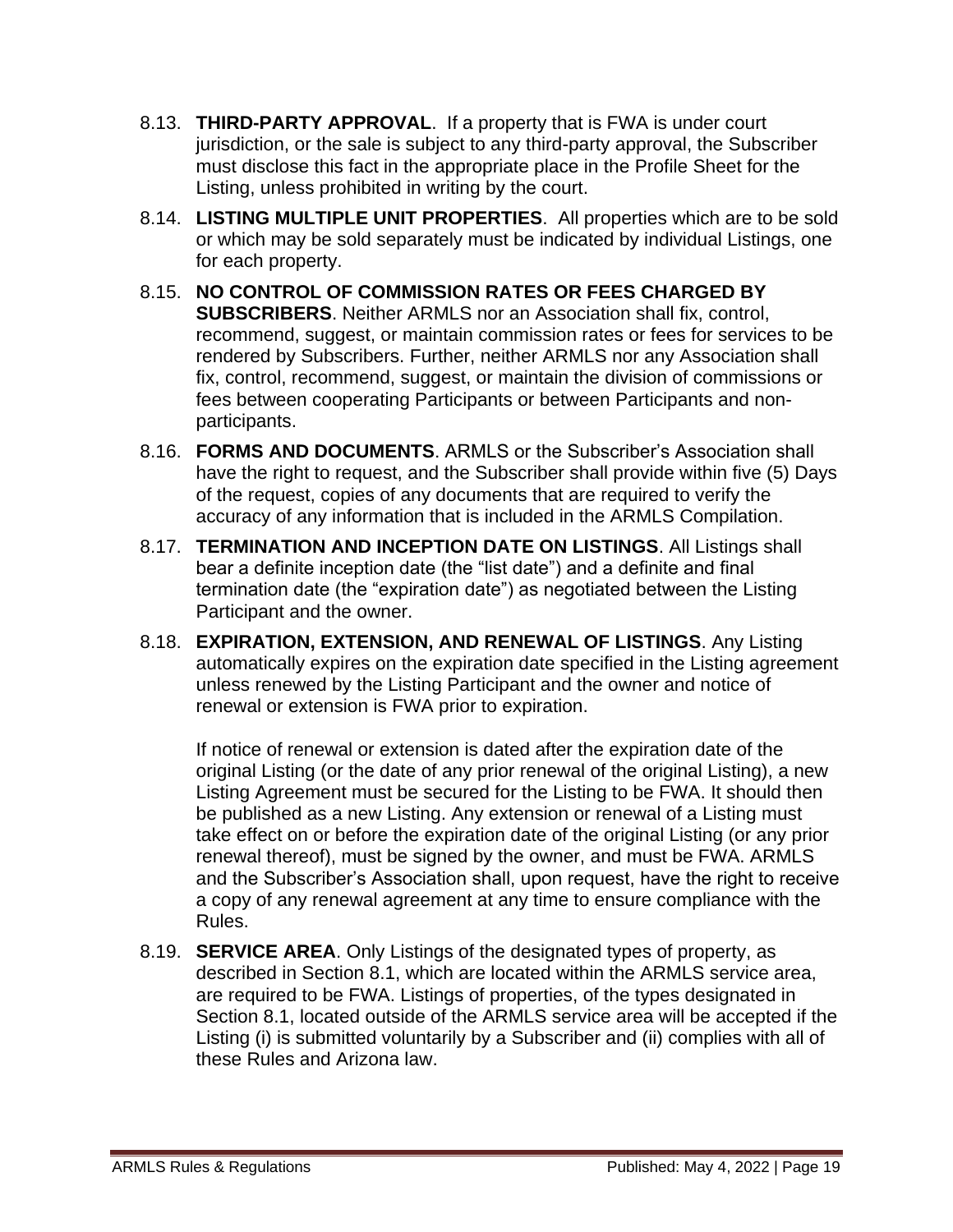- 8.20. **LISTINGS OF SUSPENDED or EXPELLED PARTICIPANTS**. When a Participant is suspended or expelled from the MLS by ARMLS or his/her Association for failing to abide by a membership duty (i.e., violation of the Code of Ethics, the ARMLS Governing Documents, these Rules, or other membership obligations, except failure to pay appropriate dues, fines, fees or charges), all Listings currently FWA by the suspended or expelled Participant shall, at the suspended or expelled Participant's option, be retained in the ARMLS Compilation until sold, canceled or expired, and shall not be renewed or extended by ARMLS beyond the termination date of the Listing agreements in effect when the suspension became effective. If a Participant has been suspended or expelled from the Association or MLS or both by his/her Association for failure to pay appropriate dues, fines, fees or charges, neither the Association nor ARMLS is obligated to provide MLS services, including continued inclusion of the Participant's or Participant's Subscribers' Listings in the ARMLS Compilation of current listing information. On the day the Participant is suspended, Participant shall be sent notice that all Active listings (not UCB, CCBS or Pending) of that firm shall immediately be changed to a status of Temporarily Off Market ("TOM"), and further that five business days after said notice date, if the firm remains without a Participant, the UCB, CCBS and Pending listings shall be changed to a status of TOM.
- 8.21. **LISTINGS OF RESIGNED PARTICIPANT**. When a Participant resigns from the MLS, ARMLS will not provide any services to such resigned Participant, including continued inclusion of such resigned Participant's or Participant's Subscribers' Listings in the ARMLS Compilation of current listing information. When a Participant resigns, the resigned Participant shall be advised in writing that all active Listings of such resigned Participant will be cancelled upon his/her resignation so that he or she may advise his/her clients and affiliated Subscribers.
- 8.22. **LISTINGS OF RESIGNED, SUSPENDED, OR EXPELLED SUBSCRIBERS**. When a Subscriber resigns or is suspended or expelled from the MLS, as described in Sections 8.20 through 8.22, the Listings in the ARMLS Compilation of the Subscriber so affected shall be transferred by ARMLS and/or the Local Association to the Subscriber's Participant, or to such other Subscriber as the Participant shall designate.
- 8.23. **PHOTOGRAPHS, RENDERINGS, FLOOR PLANS, FILES, VIDEO, MEDIA**. The ARMLS Compilation may have the capacity to store and display one or more photographs, floor plans, electronic files in various public and proprietary formats, virtual tours, renderings, or other Media for a listed property.

Media may include features such as mortgage calculators and the ability to forward the Media by e-mail. However, Media cannot direct the user in any way to contact information or other information about a real estate agent or broker or any other individual or entity with a connection to the business of real estate. Media may not be used to advertise or promote an agent, broker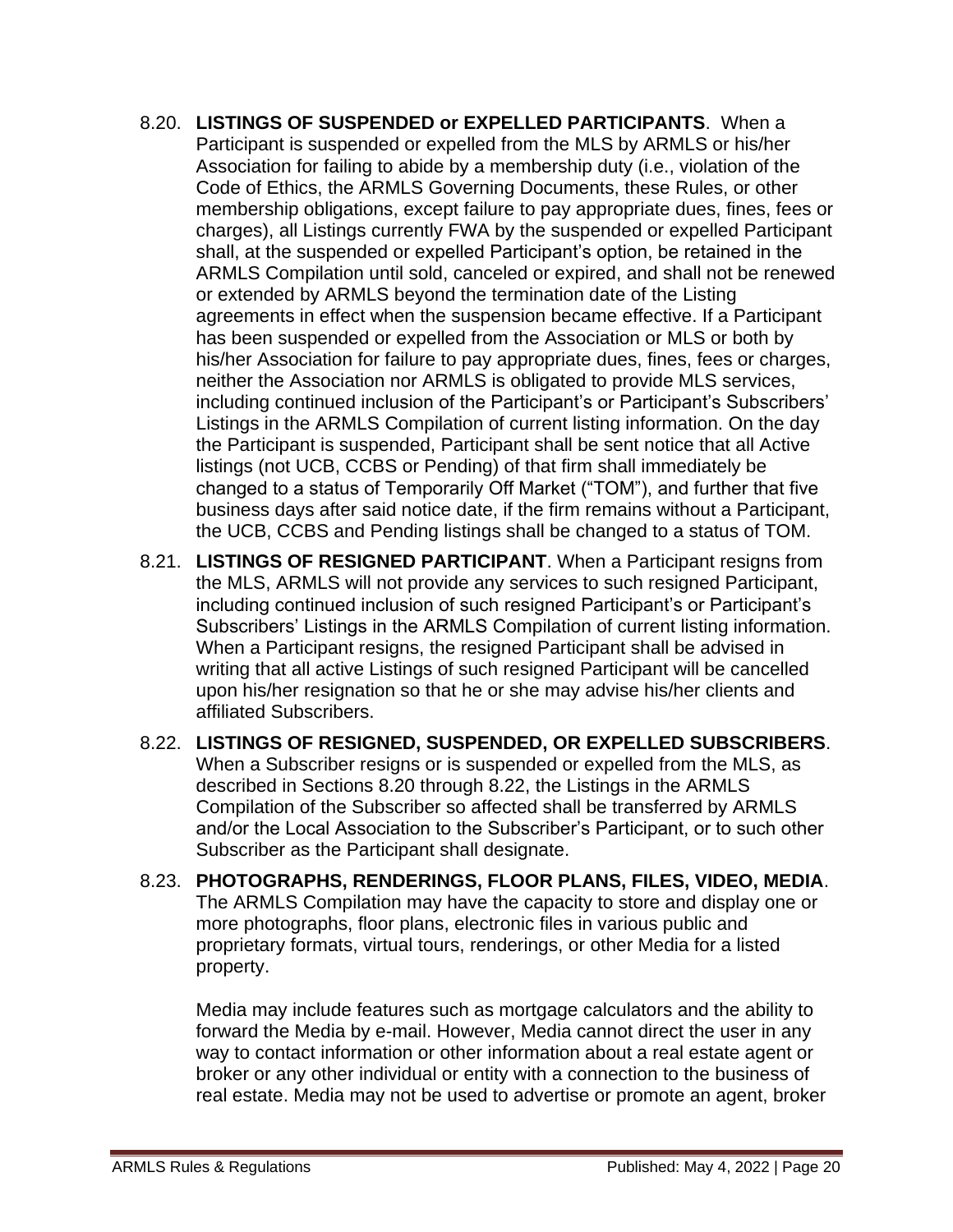or a real estate brokerage, or any other individual or entity, except that the Media producing enterprise may have its name, address, and logo on or in the Media, so long as the name, address or logo does not include any hyperlinks that lead back to the Listing Subscriber or their Participant or other entities other than the Media producing enterprise.

For the benefit of all Subscribers, Listings are sent to customers and clients of Subscribers and Participants. The intention of this rule is to preclude contact information of any kind or the use of inducement to work directly with any Broker other than the Buyer Broker in any way within the display of the Listing. Items that do not convey specific contact information will be allowed so long as they comply with the intent of this rule.

The following specific items are permitted within Media:

- (a) A "for sale" sign located on the property may appear in an image of the exterior of the home or property so long as the sign does not convey any specific contact information or company identification.
- (b) An image may contain the date and/or time it was taken, as well as the MLS number of the property it represents.
- (c) A rendering or floor plan may have text typical to renderings and floor plans (e.g. room names and dimensions, model home name).
- (d) An electronic file may have text to describe the property and also may have exceptions of the type described above when the electronic file is or contains a photograph, floor plan, rendering, or other image media.
- (e) Property information links are acceptable so long as they do not exhibit or link to contact information.

Any other use of a photograph, floor plan, electronic file, rendering, virtual tour, or other media to advertise or promote an agent, broker or real estate brokerage, or any other individual or entity, is strictly prohibited.

Except for Media independently licensed by ARMLS for the benefit of all Subscribers, a Subscriber may not copy and use for any purpose any Media from another Subscriber's Listing without specific permission from the Listing Participant. It is permissible, however, for a Subscriber to purchase and use Media being used by another Subscriber so long as the Media is purchased from a third-party owning rights to such Media and having the legal capacity to license the Media.

In addition to any penalty that may be imposed under the ARMLS Penalty Policy, ARMLS shall have the right to immediately remove any Media from a Listing that is not in compliance with this rule.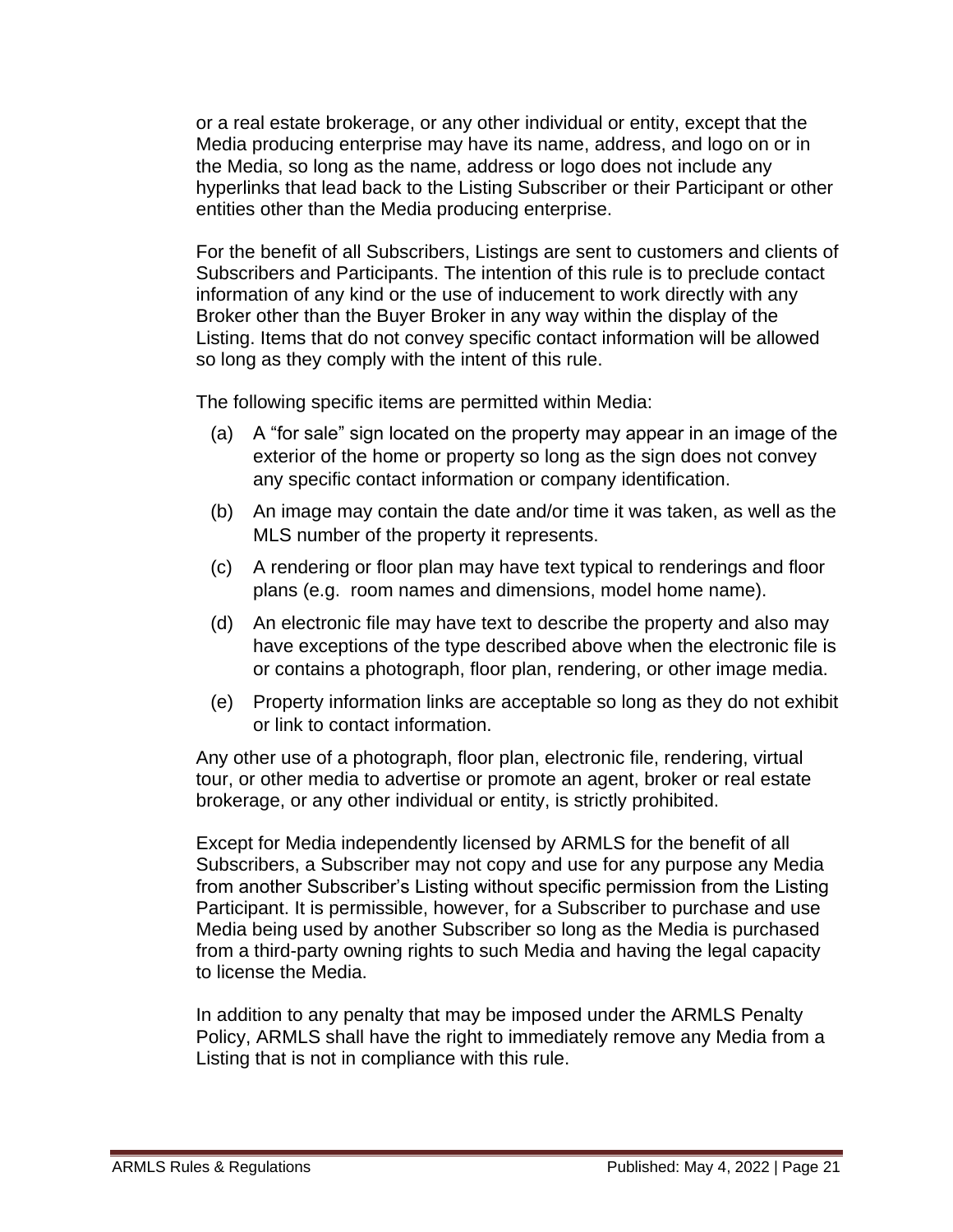- 8.24. **PHOTO REQUIREMENTS**. Unless specifically directed otherwise in writing by the seller, each property FWA in Property Class 1 (Residential For Sale) and 2 (Residential Rental) must have a minimum of one photo of the exterior of the property attached to the Listing and submitted by the Listing Subscriber or Subscriber's contractor. This rule does not apply to properties in the Coming Soon Status. This exterior photo is defined as the street view of the front elevation of the dwelling which incorporates a substantial portion of the entire dwelling. For apartment style or loft properties this exterior photo must represent the exterior of the building in which the unit is located. This exterior photo must be attached to the Listing within four (4) Days of the Listing being FWA. This exterior photo must remain with the Listing throughout its life regardless of any status changes and may not be removed by the Listing Subscriber or Subscribers contractors under any circumstances. This main exterior photo does not have to be the primary photo attached to the listing unless it is the sole photo attached to the listing.
- 8.25. **COMING SOON STATUS LISTINGS**. Listings that are FWA in any property type may be initially entered into the MLS with a Coming Soon Status. Rules that specifically apply to the Coming Soon Status:
	- (a) Listings entered into this status must have a current executed Listing Agreement.
	- (b) Listings may be in Coming Soon Status for a maximum of 30 days.
		- (i) If the Listing is left in Coming Soon Status for the full 30 days, it will automatically be placed into active status on the 31st day.
		- (ii) A Coming Soon Listing that has subsequently moved to any other status is ineligible to be placed back into a Coming Soon status.
		- (iii) A Premises may only be in a Coming Soon Status for 30 of every 45 calendar days.
	- (c) Section 8.24 Photo Requirements shall not apply to Listings while in a Coming Soon Status. However, if photos are included with a Coming Soon listing, the photos must comply with photo use rules.
- 8.26. **COMPLIANCE**. ARMLS or the Subscriber's Association shall have the right to Cancel or place into TOM (Temporarily Off Market status) any Listing in the ARMLS Compilation that does not comply with these Rules.
- 9. **INTERNET DATA EXCHANGE PROGRAM**. The rules that govern the ARMLS IDX program are found in Section 23 of these Rules. There is a presumption that all Participants engaged in real estate brokerage consent to participation in the IDX program and to the display of their Listings by other IDX Participants subject to the rules established for the program. However, any Participant may opt-out of the IDX program unchecking the Participant's "IDX Program Sharing" selection in the MLS.

#### 10.**SELLING PROCEDURES**.

10.1. **SHOWINGS**. Appointments to show a property that is FWA, including showings where access to the property is gained by use of a lockbox, shall be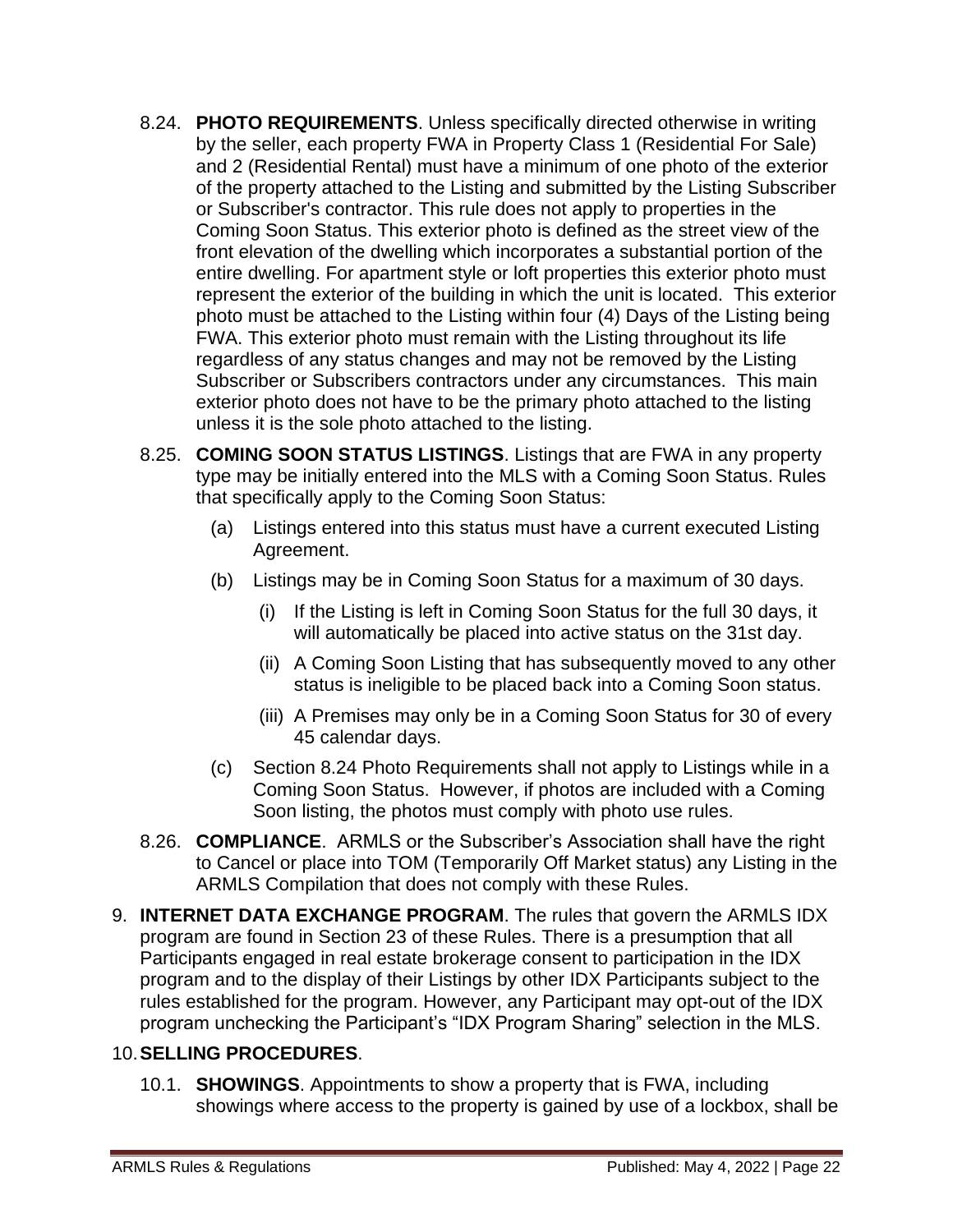conducted through the Listing Participant except under the following circumstances:

- (a) The Listing Participant gives Subscribers specific authority to show the property in the appropriate place in the Listing, or
- (b) After reasonable effort (minimum one (1) Day) the Cooperating Subscriber cannot contact the Listing Subscriber or his/her representative, however, the Listing Participant at his/her option, may preclude such direct showings by Cooperating Participants or Cooperating Subscribers.

The Cooperating Participant must disclose his/her agency status to the Listing Participant or owner as soon as practicable.

- 10.2. **NEGOTIATIONS**. All negotiations for a listed property shall be conducted exclusively through the Listing Participant or his/her Subscriber or representative unless:
	- (a) The owner waives this requirement in writing, and
	- (b) No licensed representative of the Listing Participant is available for a period of twenty-four (24) hours, however, the Listing Participant, at his or her option, may preclude such direct negotiations by Cooperating Participants.

The Cooperating Participant must disclose his/her agency status to the Listing Participant or owner as soon as practicable.

If any negotiations are carried on in the absence of the Listing Participant, pursuant to this Section 10.2, the Cooperating Participant shall report the status change to the Listing Participant, and at Cooperating Participant's option to ARMLS, within one (1) day after occurrence, and the Listing Participant shall report the status change to ARMLS within one (1) day after receiving notice from the Cooperating Participant.

- 10.3. **PRESENTATION OF OFFERS**. The Listing Subscriber must make arrangements to present the offer as soon as possible, or give the Cooperating Subscriber a satisfactory reason for not doing so.
- 10.4. **SUBMISSION OF WRITTEN OFFERS**. The Listing Subscriber shall submit to the seller all written offers until closing unless precluded by law, government rule, or regulation, or agreed otherwise in writing between the seller and the Listing Subscriber. Unless a subsequent offer is contingent upon the termination of an existing contract, the Listing Subscriber/Subscriber shall recommend that the seller obtain the advice of legal counsel prior to acceptance of a subsequent offer.
- 10.5. **RIGHT OF COOPERATING SUBSCRIBER IN PRESENTATION OF OFFER**. Except as provided in this Section, the Cooperating Subscriber (when acting as a buyer agent or subagent) or his/her representative has the right to participate in the presentation to the owner of any offer he/she secures to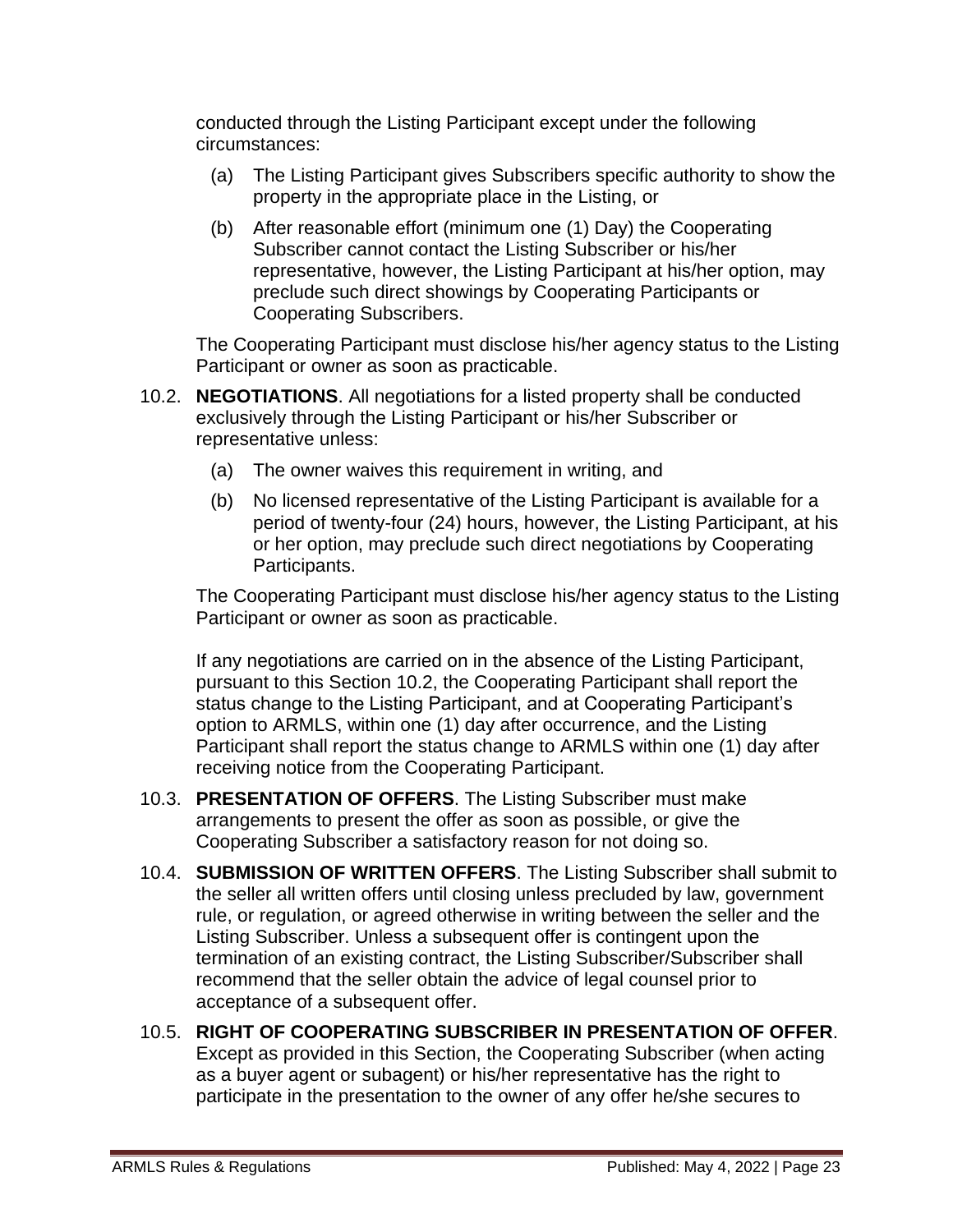purchase or lease. He/she does not have the right to be present at any discussion or evaluation of that offer by the owner and the Listing Subscriber. However, if the owner gives written instructions to the Listing Subscriber that the Cooperating Subscriber or his/her representative not be present when an offer the Cooperating Subscriber secured is presented, the Cooperating Subscriber has the right to a copy of the owner's written instructions. None of the foregoing diminishes the Listing Subscriber's right to control the establishment of appointments for such presentations.

Where the Cooperating Subscriber is not present during the presentation of the offer, the Cooperating Subscriber can request in writing, and the Listing Subscriber must provide, written affirmation stating that the offer has been submitted to the owner, or written notification that the owner has waived the obligation to have the offer presented.

- 10.6. **RIGHT OF LISTING SUBSCRIBER IN PRESENTATION OF COUNTER-OFFERS**. Except as provided in this Section, the Listing Subscriber or his/her representative has the right to participate in the presentation of any counter-offer made by the owner. He does not have the right to be present at any discussion or evaluation of a counter-offer by the purchaser or lessee (except where the Cooperating Subscriber is a subagent). However, if the purchaser or lessee gives written instructions to the Cooperating Subscriber that the Listing Subscriber not be present when a counter-offer is presented, the Listing Subscriber has the right to a copy of the purchaser's or lessee's written instructions.
- 10.7. **STATUS CHANGES AND REPORTING THE SALE/LEASE OF A LISTED PROPERTY**. Status changes for Coming Soon, Active, Temporarily Off Market, Expired, and Cancelled listings shall be reported to the multiple listing service by the Listing Subscriber within (2) Days after they have occurred. Within three (3) Days (or 4 Days when a legal holidays fall adjacent to a weekend) after all parties to the transaction have executed an agreement to purchase and sell, or lease, a property that is FWA, the status of the Listing must be changed to a Sale Pending or Leased status by the Listing Subscriber, subject to Section 10.8. Likewise, within two (2) Days after the close of escrow or completion of the transaction, a property that is FWA must be changed to a Sold or Leased status as appropriate, with the final closing sales price, subject to Section 10.8. Note: In disclosure states such as Arizona, if the sale price of a listed property is recorded, the reporting of the sale price may be required by the MLS. The requirement of this Section 10.7 shall not apply to Vacation Ready Rental listings in Residential Rental property class, which listings shall have only the following statuses applied: Coming Soon, Active, Temporarily Off Market, Expired, or Cancelled.
- 10.8. **UNDER CONTRACT**. Notwithstanding the preceding paragraph, and within the same time requirements, a Listing may, instead of Pending, be changed to an Under Contract-Backups (UCB) or Contract Contingent on Buyer Sale (CCBS) status if one of the following conditions is true: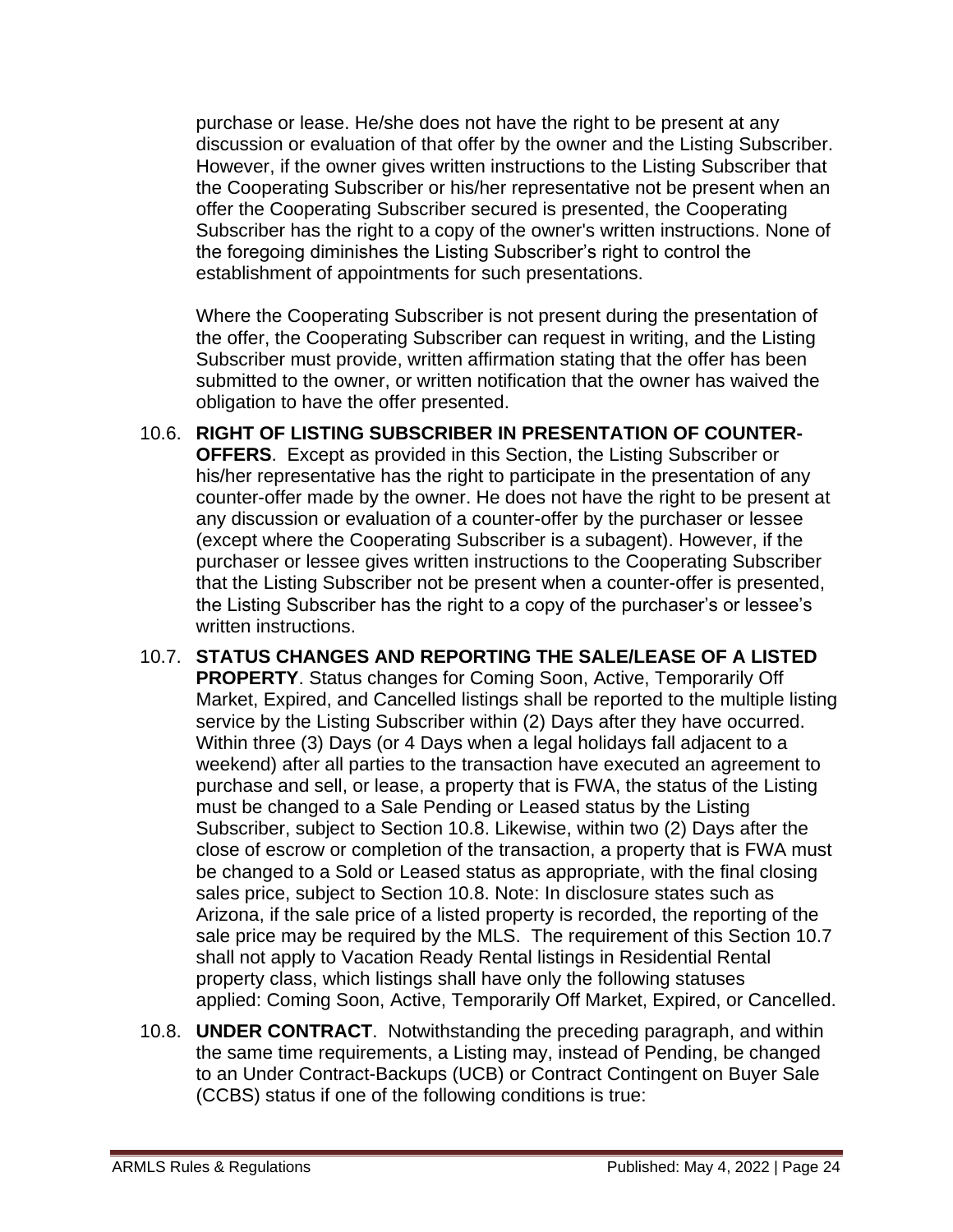- (a) The seller provides the Listing Subscriber with written instructions to actively market the property to obtain additional offers (Status Code: UCB); or
- (b) The purchase of the listed property is contingent on the sale of the buyer's property (Status Code: CCBS).

ARMLS shall have the right to place a Listing that does not comply with this rule in a Temporarily Off Market (Status Code: TOM) status.

- 10.9. **SHORT SALE PROPERTIES**. The policies that govern a Short Sale are found in the ARMLS Short Sale Policy. A copy of this Policy statement can be found on the ARMLS website (ARMLS.com).
- 10.10. **REPORTING RESOLUTIONS OF CONTINGENCIES**. The Listing Subscriber shall FWA, within three (3) Days (or four (4) Days when a legal holidays fall adjacent to a weekend) following the occurrence that a contingency on file with the MLS has been fulfilled or renewed or the agreement has been canceled.
- 10.11. **ADVERTISING OF LISTINGS FILED WITH ARMLS**. A Listing shall not be advertised by any Subscriber, other than the Listing Participant/Subscriber, in any medium whatsoever, without prior consent of the Listing Subscriber.
- 10.12. **REPORTING CANCELLATION OF PENDING SALE**. The Listing Subscriber shall FWA the cancellation of any pending sale within three (3) Days (or four (4) Days when a legal holidays fall adjacent to a weekend) following its occurrence, and the Listing shall be reinstated immediately.
- 10.13. **REFUSAL TO SELL**. If the seller of any listed property that is FWA refuses to accept a written offer satisfying the terms and conditions stated in the Listing, Listing Subscriber shall within three (3) Days (or four (4) Days when a legal holidays fall adjacent to a weekend) change the Listing to an off market status (other than SOLD). For the purposes of this section, an "off market" status shall be any status except Active, Under Contract-Backups (UCB), or Contract Contingent on Buyer Sale (CCBS).

#### 11.**PROHIBITIONS**.

- 11.1. I**NFORMATION FOR SUBSCRIBERS ONLY**. Except as expressly permitted by Section 20, any Listing FWA shall not be made available to any individual, broker or firm not a MLS Subscriber without prior consent of the Listing Participant, except pursuant to a subpoena or specific action of the ARMLS Board of Directors.
- 11.2. **"FOR SALE" SIGNS**. Only the "For Sale" signs of the Listing Participant may be placed on the property, unless agreed to by the Listing Participant.
- 11.3. **"SOLD" SIGNS**. Prior to closing, only the "Sold" sign of the Listing Participant may be placed on the property, unless the Listing Participant authorizes the Cooperating Participant to post such a sign.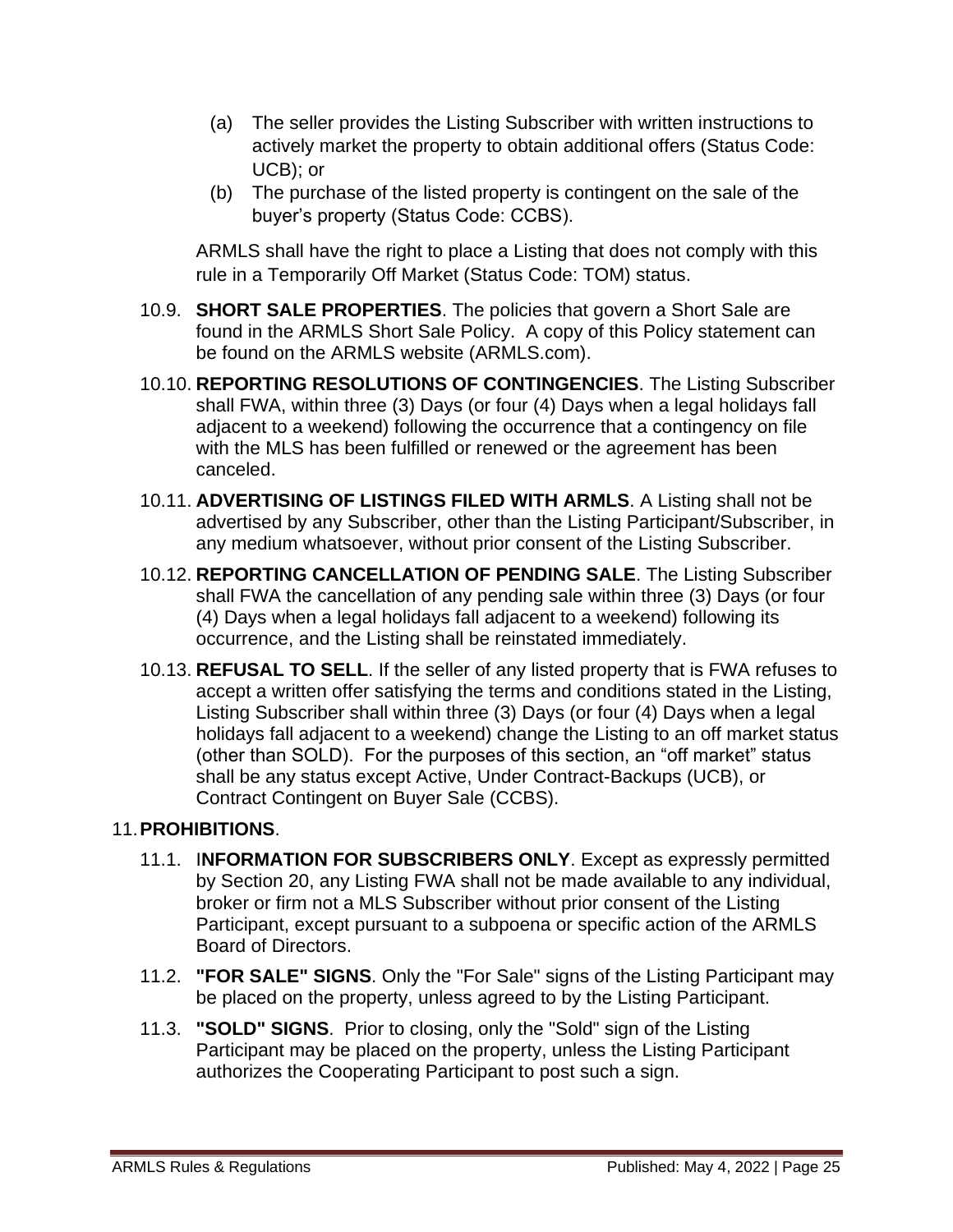- 11.4. **SOLICITATION OF LISTINGS FILED WITH ARMLS**. Subscribers shall not solicit a Listing of a property that is FWA unless such solicitation is consistent with Article 16 of the NAR Code of Ethics or Section 7.5 of these Rules.
- 11.5. **LANGUAGE AND INFORMATION IN A LISTING FWA**. The Policies that govern the information and language that can be contained in a Listing that is FWA are found in the ARMLS Inappropriate Language Policy. A copy of this Policy can be found on the ARMLS website (ARMLS.com).
- 11.6. **INFORMATION IN PUBLIC REMARKS**. Information in the Public Remarks field in the Listing shall be limited to information describing the physical traits of the listed property, its location, and the transaction preferences for the listed property. Specific prohibitions for inclusion in the Public Remarks field are further described in the Inappropriate Language Policy.
- 11.7. **USE OF INFORMATION FIELDS**. Subscribers may only enter in any field on the Profile Sheet the information required or reasonably contemplated by such field.
- 11.8. **PROPERTY AND COMMUNITY ACCESS CODE DISPLAY**. Subscribers shall not display, nor link to a display, any access code for a property or community in any field other than the specific code fields designated in the listing.

### 12.**DIVISION OF COMMISSIONS**.

12.1. **COOPERATIVE COMPENSATION SPECIFIED ON EACH LISTING**. The Listing Participant shall specify, on each Listing that is FWA, the compensation being offered to Participants for their services in the sale/lease of such Listing. The compensation amount shall be either a percentage of the gross selling/lease price or a definite dollar (non-zero) amount. Compensation amounts that are not based on the gross sales/lease price (e. g., compensation is based on the base price of a new home) must be shown as a fixed dollar (non-zero) amount. ARMLS shall not accept or publish any Listing that does not include an offer of compensation, nor shall ARMLS include general invitations by Listing Participants to Subscribers to discuss the terms and conditions of possible cooperative relationships.

Such offers of compensation are unconditional except that entitlement to compensation is determined by the Cooperating Participant's performance as the procuring cause of a successful transaction. The Listing Participant's obligation to compensate any Cooperating Participant as the procuring cause of a successful transaction may be excused if it is determined through arbitration that, through no fault of the Listing Participant and in the exercise of good faith and reasonable care, it was impossible or financially unfeasible for the Listing Participant to collect a commission pursuant to the Listing agreement. For the purposes of this section, a "successful transaction" means a sale that closes or a lease that is executed. In such instances, entitlement to cooperative compensation offered through the MLS would be a question to be determined by an arbitration hearing panel based on all relevant facts and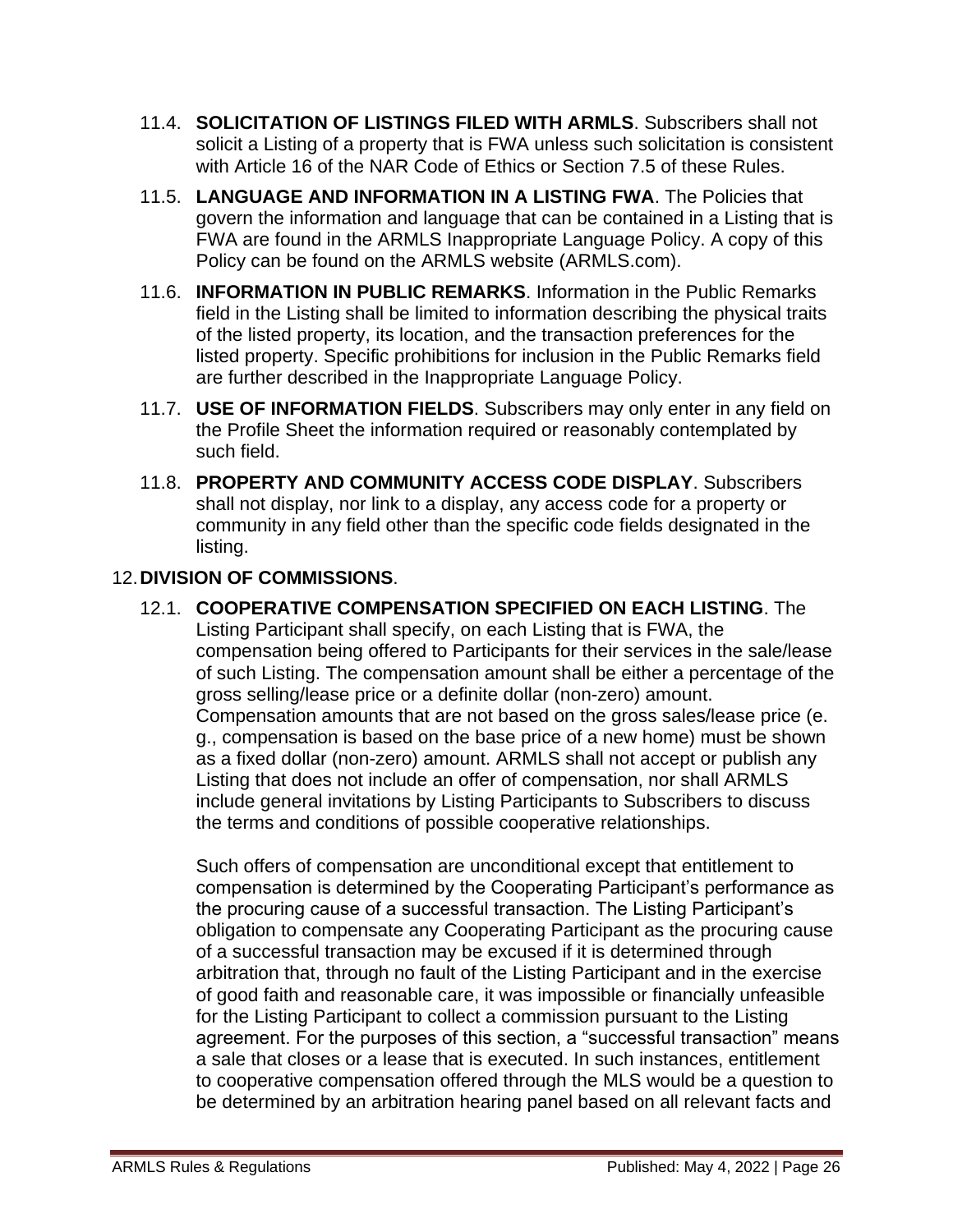circumstances including, but not limited to, why it was impossible or financially unfeasible for the Listing Participant to collect some or all of the commission established in the Listing agreement; at what point in the transaction the Listing Participant knew (or should have known) that some or all of the commission established in the Listing agreement might not be paid; and how promptly the Listing Participant communicated to Cooperating Participants that the commission established in the Listing agreement might not be paid.

This shall not preclude the Listing Participant from offering any Participant compensation other than the compensation indicated on his/her Listings as published by ARMLS provided the Listing Participant informs the such Participant in writing before the Participant submits an offer to purchase and provided that the modification in the specified compensation is not the result of any agreement among all or with any other Subscribers. Any superseding offer of compensation must be expressed as either a percentage of the gross sales price or as a flat dollar amount.

Neither ARMLS nor the Associations shall have a rule requiring the Listing Participant to disclose the total negotiated commission as stated in the Listing agreement. ARMLS shall not publish or disclose in any manner the total negotiated commission on any Listing that is FWA. Neither ARMLS nor the Associations shall make any rule on the division of commissions between Participants and non-participants. This is solely the responsibility of the Listing Participant.

The Listing Participant may, from time to time, adjust the compensation being offered to Participants for their services with respect to any Listing by changing the offer of compensation in the Listing. However, notwithstanding the foregoing, the offer of compensation published in the Listing and the ARMLS Compilation at the time a written contract offer is presented shall be the compensation applicable to that transaction.

Neither the buyer nor the seller of a property is a participant in the multiple listing service. Therefore, it is inappropriate for either buyer or seller to offer compensation to any party through the multiple listing service. The Listing Participant shall not include in the Listing any offer of compensation that is not made directly by the Listing Participant to cooperating Participants.

12.2. **DUAL OR VARIABLE RATE COMMISSIONS**. The existence of a dual or variable rate commission arrangement (i.e. one in which the owner agrees to pay a specified commission if the property is sold/leased by the Listing Subscriber without assistance and a different commission if the sale/lease results through the efforts of a Cooperating Subscriber; or one in which the owner agrees to pay a specified commission if the property is sold/leased by the Listing Subscriber either with or without the assistance of a Cooperating Subscriber and a different commission if the sale/lease results through the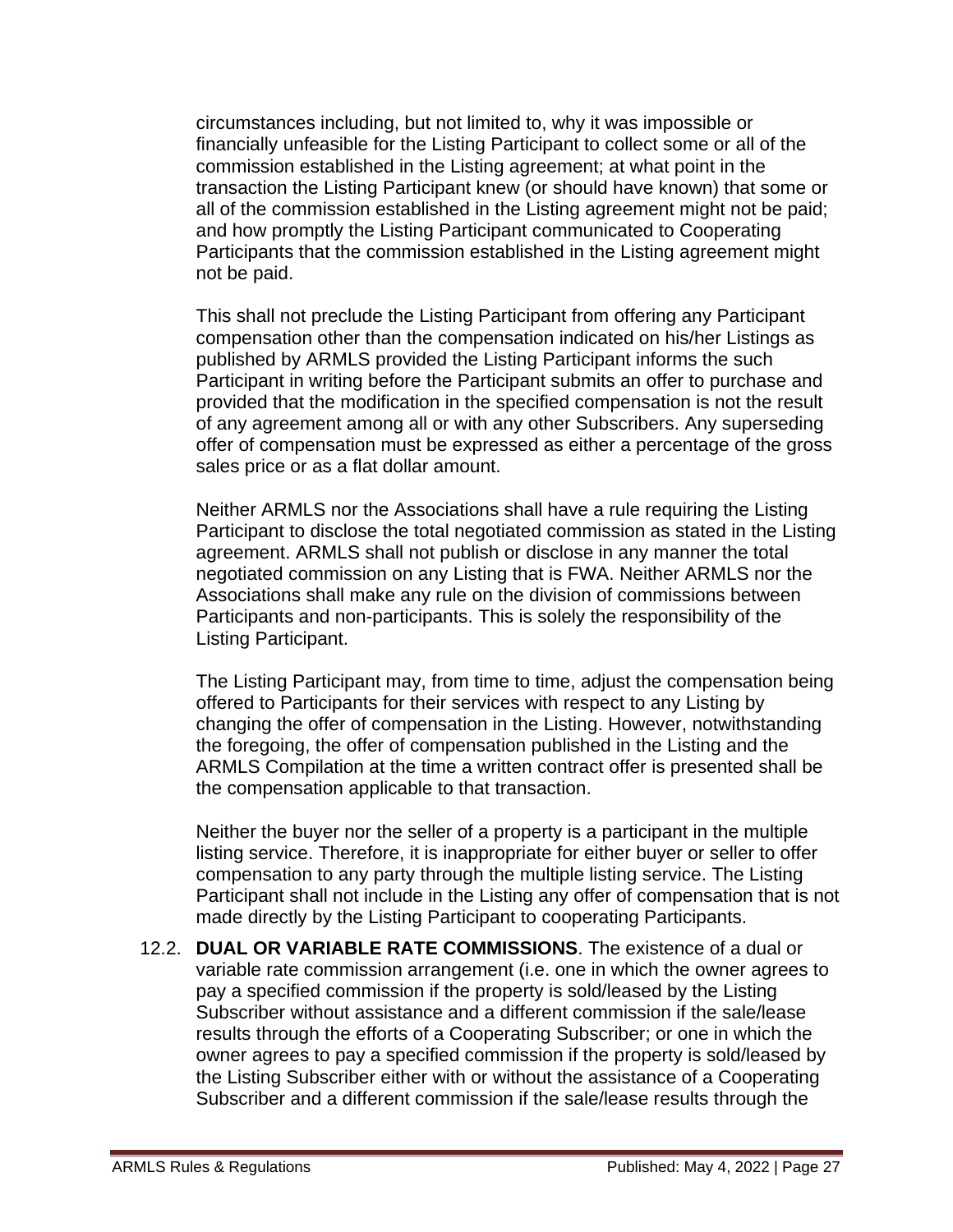efforts of the owner) shall be disclosed by the Listing Subscriber in a manner specified by ARMLS. The Listing Subscriber shall, in response to inquiries from potential Cooperating Subscribers, disclose the differential that would result in either a cooperative transaction or, alternatively, in a sale/lease that results through the efforts of the owner. If the Cooperating Subscriber is a buyer/tenant representative, the Cooperating Subscriber must disclose such information to his or her client before the client makes an offer to purchase or lease.

- 12.3. **SUBSCRIBER AS PRINCIPAL**. If a Subscriber has any ownership interest in a property that is FWA, that Subscriber shall disclose the ownership interest by selecting "Owner/Agent" in the Features section of the Profile Sheet when the Listing is FWA so such information will be disseminated to all Subscribers.
- 12.4. **SUBSCRIBER AS PURCHASER**. If a Subscriber wishes to acquire an interest in a property that is listed with another Subscriber, such contemplated interest shall be disclosed in writing to the Listing Subscriber not later than the time an offer to purchase is submitted to the Listing Subscriber.
- 13.**LOCKBOX AND/OR ACCESS SYSTEMS**. The provisions of this Section 13 shall apply equally to all Lockboxes used by Subscribers, whether procured from the current electronic lockbox service provider or from an alternate source, and whether electronic or mechanical in operation.
	- 13.1. **AUTHORIZATION TO USE A LOCKBOX**. A Lockbox may not be placed on a property that is FWA without the written permission of the property owner.

A listing Subscriber may use another Subscriber's Lockbox to place on a property that is FWA so long as the lockbox owner has granted permission. However, the lockbox owner is ultimately responsible for the Lockbox and must comply with all rules in sections 13.

- 13.2. **REMOVING KEYS FROM THE LISTED PROPERTY**. Only the owner of the Lockbox may remove the keys from a listed property unless the Lockbox owner grants permission to another Subscriber to do so. If the Lockbox placed on a property is borrowed from another Subscriber the authorized Listing Subscriber may grant permission to another Subscriber to remove the keys from the listed property.
- 13.3. **LOCKBOX KEYS**. When a Lockbox key is assigned to a Subscriber or Affiliate, that key is for the Subscriber's or Affiliate's own use. A Subscriber or Affiliate is not permitted to allow any other person to use his/her assigned key, nor shall a Subscriber or Affiliate use another Subscriber's or Affiliate's key. In addition, the personal identification number that is required to operate the key is not to be disclosed to any other person and is not to be written on the key or written on any paper or document that is stored with or near the key. Furthermore, a Lockbox Key may only be used to the extent of its assigned privilege authorized by the Subscriber's or Affiliate's Association.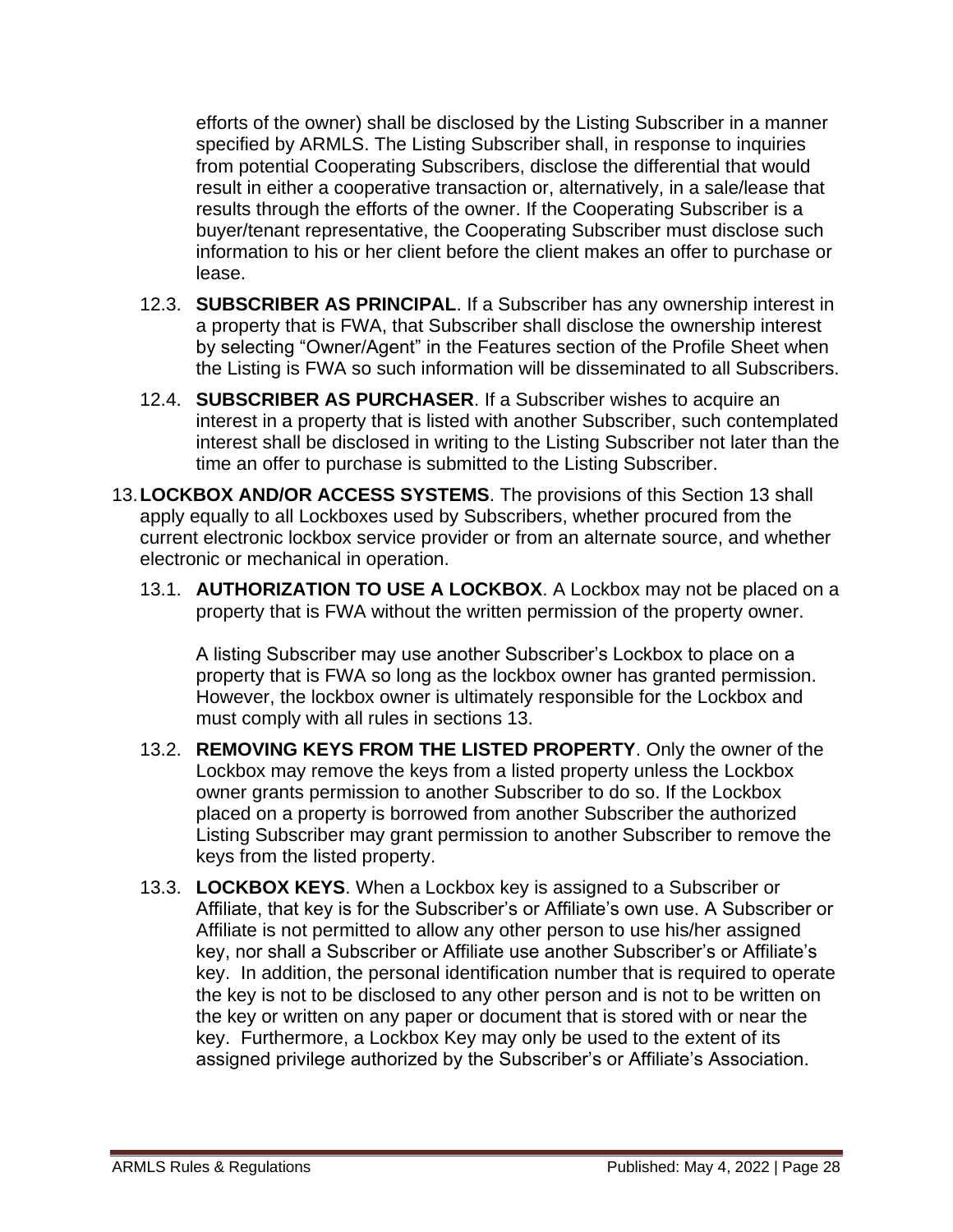13.4. **USE OF LOCKBOX ACCESS**. A Subscriber may use a Lockbox to retrieve the listing key to gain access to a property only with the consent of the Listing Subscriber pursuant to Section 10.1 and only for the purpose of viewing or showing the property with the goal of producing a prospective purchaser or purchaser for the property. Subscribers and Affiliates must obtain the prior consent of the Listing Subscriber for any other use of Lockbox access including without limitation in connection with an appraisal, a home inspection, or production of a virtual tour.

Furthermore, lockbox code(s) will not be disclosed to anyone who is not an ARMLS Subscriber without the Listing Subscriber's written permission.

- 13.5. **TIMELY REMOVAL OF LOCKBOX**. A Lockbox must be removed from the property within two (2) Days after the date that the Listing status is changed to sold, leased, cancelled, or expired.
- 13.6. **REMOVAL OF LOCKBOX BY UNAUTHORIZED INDIVIDUALS**. Only the owner of the Lockbox may remove the Lockbox from a property, unless the Lockbox owner provides authorization for another person to do so. ARMLS, or its designee, shall have the right to remove a Lockbox from a property that is not in compliance with the Rules.
- 13.7. **FAILURE TO COMPLY WITH THE KEYHOLDER AGREEMENT OR THIS SECTION 13**. Any violation by a Subscriber or Affiliate of that Subscriber's or Affiliate's Keyholder Agreement also shall be deemed as a violation by that Subscriber or Affiliate of the requirements of this Section 13. The BOD reserves the right to review such violations on a case by case basis and such violations may require special consideration and action by the BOD in addition to any other penalties for such violations already mandated in the ARMLS Penalty Policy.
- 13.8. **EQUAL APPLICATION**. All provisions of this Section 13 apply equally to Lockboxes and to any other method that allows access to the property, including Lockboxes provided by sources other than the ARMLS electronic Lockbox service provider.
- 14.**COMPLIANCE WITH RULES – AUTHORITY TO IMPOSE DISCIPLINE**. By becoming and remaining a Participant or Subscriber, each Participant and Subscriber agrees to be subject to these Rules and any other ARMLS governance provisions. ARMLS may, through the administrative and hearing procedures established in these Rules, impose discipline for violations of these Rules and/or any other ARMLS governance provisions. Discipline that may be imposed may only consist of one or more of the following:
	- (a) letter of warning
	- (b) letter of reprimand
	- (c) attendance at MLS orientation or other appropriate courses or seminars which the Participant or Subscriber can reasonably attend taking into consideration cost, location, and duration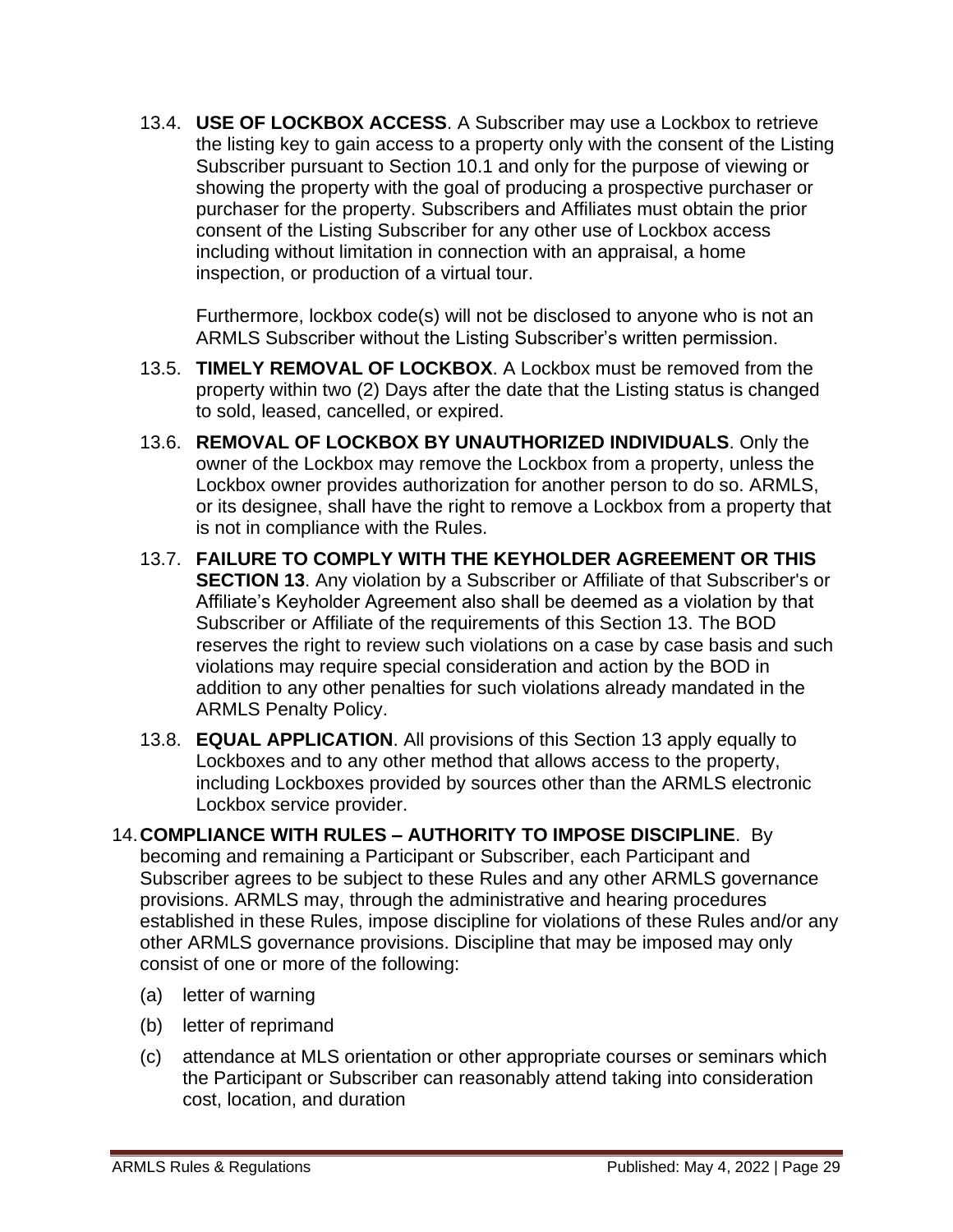- (d) required attendance to a hearing after reaching three (3) violations within a calendar year each at a \$200 fine or more, the Subscriber's Participant must attend the Subscriber's hearing
- (e) a fine not to exceed \$15,000
- (f) probation for a stated period of time not less than thirty (30) Days or more than one (1) year
- (g) suspension of MLS rights, privileges, and services for not less than thirty (30) Days or more than one (1) year
- (h) termination of MLS rights, privileges, and services with no right to reapply for a specified period not to exceed three (3) years.
- 14.1. **ARMLS FEES AND CHARGES**. The BOD is responsible for establishing fees and charges for services that are provided by ARMLS. The BOD is also responsible for establishing fines or other penalties that shall be imposed for violations of these Rules. The schedule of fines shall be adopted as Policy and may be amended from time to time as approved by the BOD. Fees and fines shall be published on the ARMLS website and in such other forms as the BOD may direct.
- 14.2. **PENALTIES FOR VIOLATIONS OF THESE RULES**. The Policies that govern the application of fines or penalties for violation of these rules are contained in the ARMLS Penalty Policy. A copy of this Policy can be found on the ARMLS website (ARMLS.com). If two or more violations exist with respect to a single Listing and these violations are identified at the same time, the violations shall be noticed and handled together and the provisions applicable to the more severe violation shall prevail.

#### 15.**COMPLIANCE WITH RULES**.

- 15.1. **COMPLIANCE WITH RULES**. The following actions may be taken by ARMLS or the Subscriber's Association for failure to comply with these Rules:
	- (a) For failure to pay any service charge, fine or fee on or before the specified date due, and provided that said failure continues thereafter for at least ten (10) Days after notice has been given, the Subscriber's MLS service may be suspended until all service charges, fees and fines are paid in full and any identified errors are corrected.
	- (b) For failure to comply with any other rule, the provisions of Sections 14 and 17 of these Rules shall apply.
- 15.2. **APPLICABILITY OF RULES TO SUBSCRIBERS**. Non-principal brokers, sales persons, Appraisers, and others authorized as Subscribers hereunder to access the ARMLS Compilation are subject to these Rules and may be disciplined for violations thereof provided that each such applicable Subscriber has executed, either by signature or by electronic means, an agreement acknowledging that access to and use of the MLS is contingent on compliance with the Rules. This provision does not eliminate the Participant's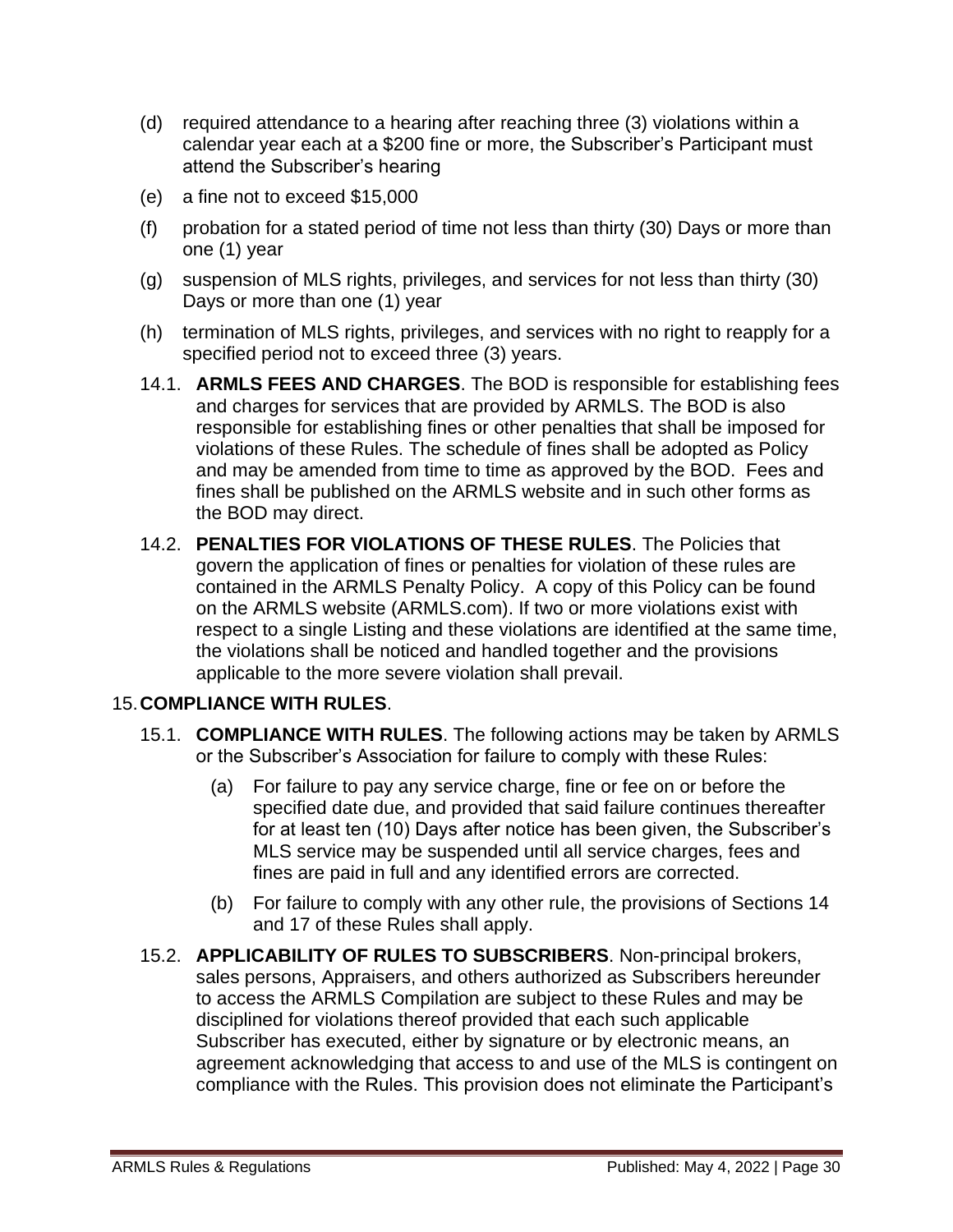ultimate responsibility and accountability for Subscribers who are affiliated with the Participant.

## 16.**NOTICES**.

- 16.1. Notices of violations and applicable fines associated with those violations shall be delivered according to the procedures defined in the ARMLS Penalty Policy, as adopted by the BOD and amended from time to time. Any notices required or permitted by these Rules to be sent by ARMLS may be sent by either of the following two methods.
	- 16.1.1. By e-mail to either the e-mail address on file in the ARMLS Roster Database or via internal e-mail delivery through the MLS system. Electronic messages are instantaneous. Therefore, Notice shall be deemed to have been constructively delivered at the time the e-mail message is sent to the recipient.
	- 16.1.2. By U.S. Postal Service ("USPS") mail to a postal address on file for a Subscriber or Participant at the postal address shown for the Participant's office in the ARMLS Roster Database. Notice shall be deemed to have been constructively delivered two (2) USPS Service Days after being deposited in the USPS system for delivery.
- 16.2. Subscribers shall be responsible for maintaining current contact information, including mailing and e-mail addresses, with ARMLS and with their Associations.
- 17.**CONSIDERATION OF ALLEGED VIOLATIONS**. The ARMLS Data Integrity Department is responsible for investigating all complaints alleging a violation of these Rules. ARMLS may, at its discretion, require complaints to be submitted in writing or by electronic means, including but not limited to email or an electronic notification system built within the MLS system.
	- 17.1. **VIOLATION OF RULES**. If the alleged offense is a violation of the ARMLS Rules and does not involve a charge of alleged violation of one or more of the provisions of Sections 7.5 (Standards of Conduct) of these Rules or a request for arbitration, ARMLS shall consider the alleged violation pursuant to the procedures set forth in Section 14 hereof. If a violation is determined by the ARMLS staff, the staff shall direct imposition of sanction(s) according to the ARMLS Penalty Policy as published at the time of the violation, provided that the recipient of such sanction(s) may appeal such determinations to the ARMLS Appeals Committee and subsequently to the BOD in accordance with these Rules. Alleged violations of Sections 7.5 (Standards of Conduct) of the Rules shall be referred to the Association from which the Subscriber receives MLS services. The process for appeal shall be defined in the ARMLS Penalty Policy.
	- 17.2. **COMPLAINTS OF UNETHICAL CONDUCT AND ARBITRATION REQUESTS**. ARMLS may refer complaints of unethical conduct and requests for arbitration to the Association from which the Subscriber receives MLS service.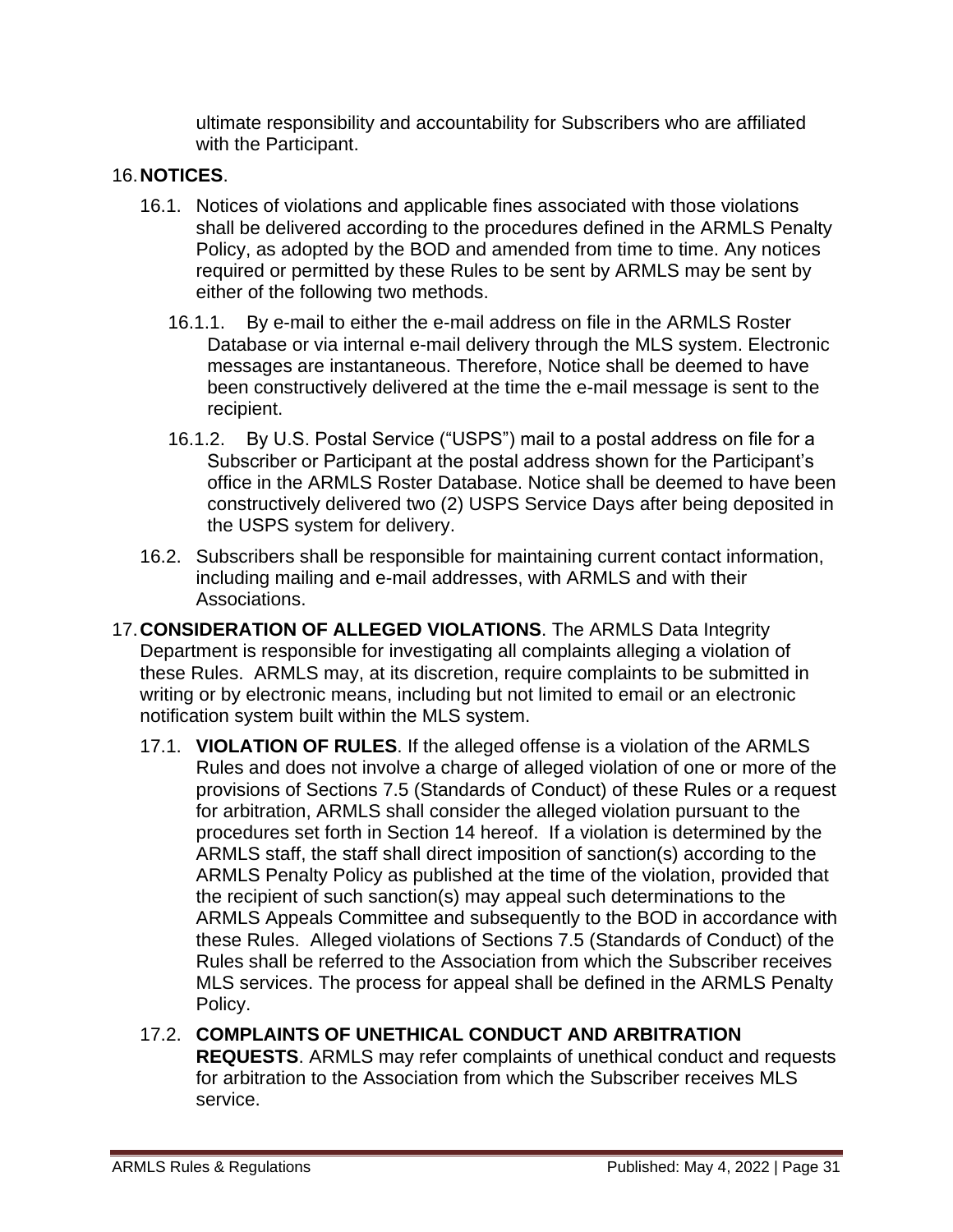- 18.**CONFIDENTIALITY OF ARMLS INFORMATION**. Except as expressly permitted by Section 20, all MLS information and other information provided by ARMLS to the Subscribers shall be considered official information of ARMLS. Such information shall be considered confidential and is for the exclusive use of the Subscribers as defined in these Rules and ARMLS' Policies. (For similar provisions, please see Sections 7.2, 11.1 and 20.1.)
	- 18.1. **ARMLS NOT RESPONSIBLE FOR ACCURACY OF INFORMATION**. Neither ARMLS nor the Associations verify the information that is provided by the Subscribers and both ARMLS and the Associations disclaim any responsibility for its accuracy. Each Subscriber, and such Subscriber's Participant, agrees to hold ARMLS and the Associations harmless against any liability arising from any inaccuracy or inadequacy of the information that such Subscriber provides.

#### 18.2. **ACCESS TO COMPARABLE AND STATISTICAL INFORMATION**.

Subscribers who are actively engaged in real estate brokerage, management, appraising, land development, or construction, but who do not participate in MLS, are nonetheless entitled to receive, by purchase or lease, all information other than current (active) listing information that is generated wholly or in part by ARMLS including "comparable" information, "sold" information and statistical reports. This information is provided for the exclusive use of Association members and individuals affiliated with these members who are also engaged in the real estate business and may not be transmitted, retransmitted or provided in any manner to any unauthorized individual, office or firm except as otherwise provided in these Rules.

19.**OWNERSHIP OF ARMLS COMPILATIONS AND COPYRIGHTS**. By the act of submitting any property Listing content to the MLS, the Participant represents that and warrants he or she is fully authorized to license the property Listing content as contemplated by and in compliance with this section and these rules, and also thereby does grant ARMLS license to include the property Listing content in its copyrighted ARMLS Compilation and also in any statistical report. Listing content includes, but is not limited to, photographs, images, graphics, audio and video recordings, virtual tours, drawings, descriptions, remarks, narratives, pricing information and other details or information related to the listed property. All rights, title, and interest in each copy of the ARMLS Compilation created and copyrighted by ARMLS, and in the copyrights therein, shall at all times remain vested in ARMLS.

Each participant who submits listing content to ARMLS agrees to defend and hold ARMLS and all other Participants/Subscribers harmless from and against any liability or claim arising from any inaccuracy of the submitted listing content or any inadequacy of ownership, license, or title to the submitted listing content.

# 20.**USE OF COPYRIGHTED ARMLS COMPILATIONS**.

20.1. **DISTRIBUTION**. Except as provided in this Section 20, Subscribers shall not provide copies of or access to the ARMLS Compilation to persons other than Subscribers, real estate licensees affiliated with such Subscribers or those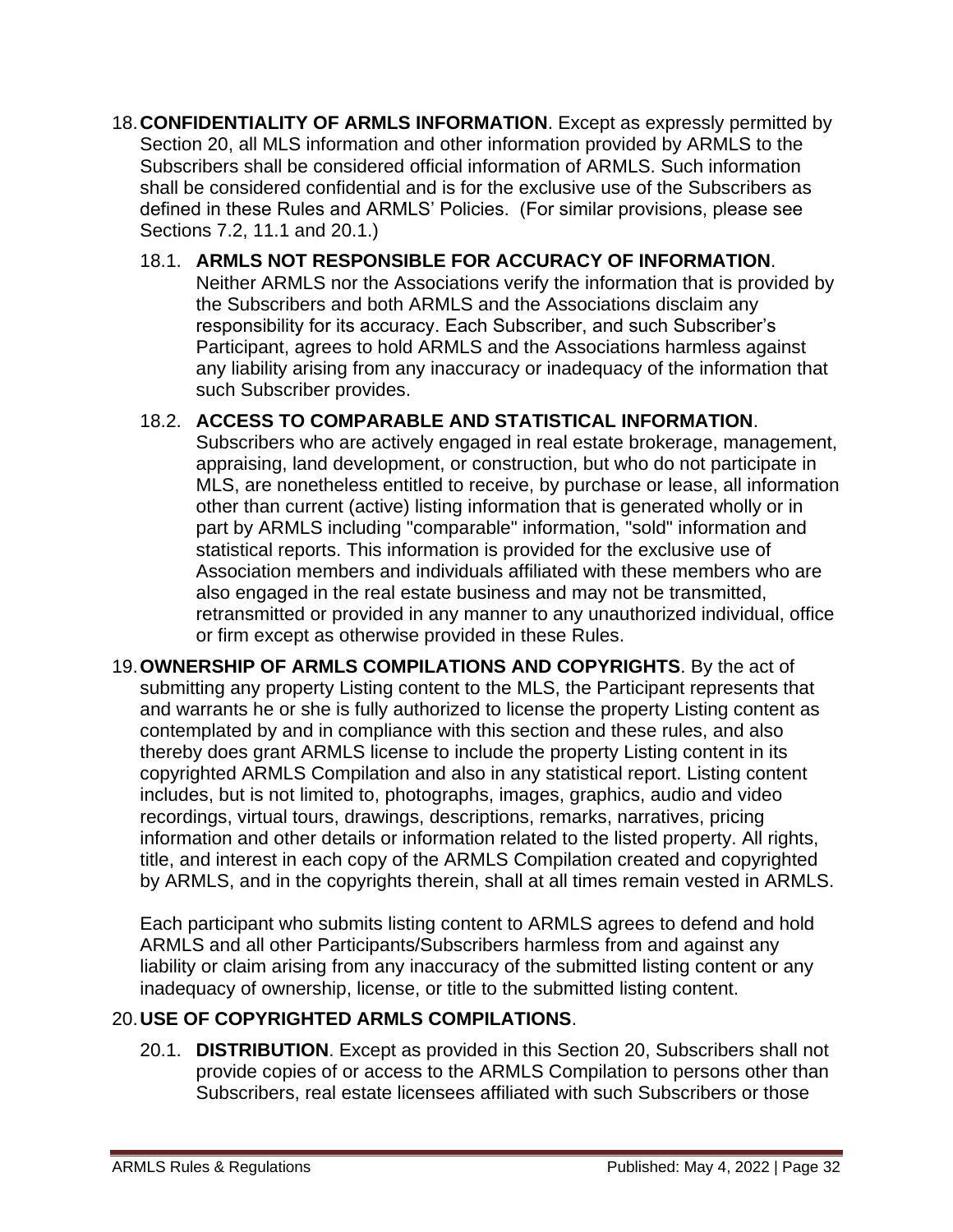Subscribers who are licensed or certified by an appropriate state regulatory agency to engage in the appraisal of real property.

Use of information developed by or published by ARMLS is strictly limited to the activities authorized under a Subscriber's licensure(s) or certification and unauthorized uses are prohibited. Further, none of the foregoing is intended to convey access to or the right to use the ARMLS Compilation under any circumstances where access to such information would be prohibited by law.

- 20.2. **DISPLAY**. Subscribers shall be permitted to display information contained in the ARMLS Compilation to prospective purchasers only in conjunction with such Subscriber's ordinary business activities of attempting to locate ready, willing, and able buyers for the properties described in the ARMLS Compilation.
- 20.3. **REPRODUCTION**. Participants or their affiliated licensees shall not reproduce any ARMLS Compilation or any portion thereof except in the following limited circumstances:

Participants or their affiliated licensees may reproduce from the ARMLS Compilation, and distribute to prospective purchasers, a reasonable number of single copies of property listing data contained in the ARMLS Compilation, which relate to any properties in which the prospective purchasers are, or may, in the judgment of the Participants or their affiliated licensees, be interested.

Reproductions made in accordance with this Section 20.3 shall be prepared in such a fashion that the property listing data of properties other than those in which the Participants or their affiliated licensees has expressed an interest, or in which the Participants or their affiliated licensees is seeking to promote interest, do not appear on such reproduction.

Nothing contained herein shall be construed to preclude any Participant from utilizing, displaying, distributing, or reproducing property data profile sheets or other compilations of data pertaining exclusively to properties currently listed for sale with the Participant.

Any MLS information, whether provided in written or printed form, provided electronically, or provided in any other form or format, is provided for the exclusive use of the Participant and those licensees affiliated with the Participant who are authorized to have access to such information. Such information may not be transmitted, retransmitted, or provided in any manner to any unauthorized individual, office, or firm.

None of the foregoing shall be construed to prevent any individual legitimately in possession of current Listing information, "sold" information, "comparables," or statistical information from utilizing such information to support valuations on particular property for a particular clients and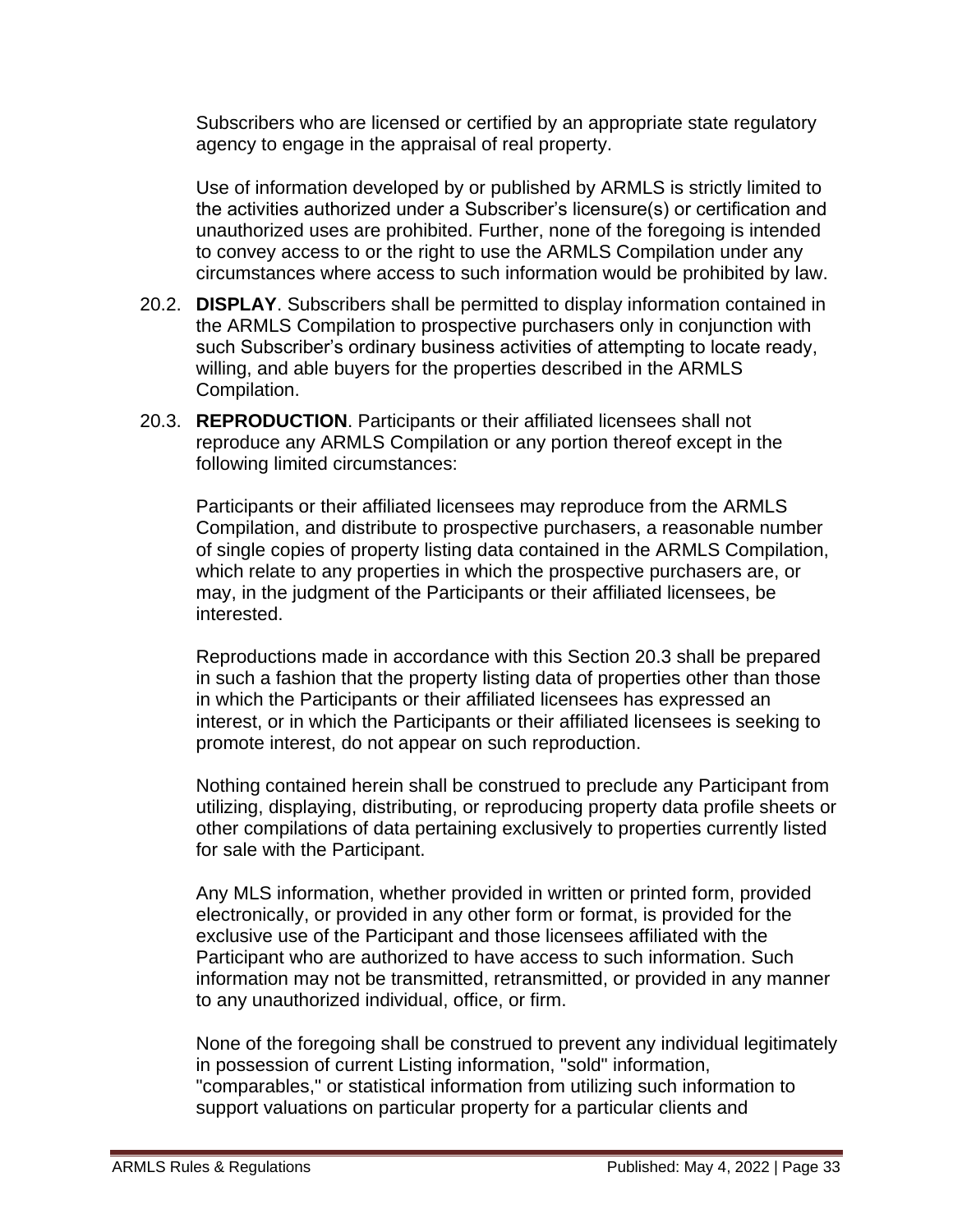customers. Any MLS content in data feeds available to participants for real estate brokerage purposes must also be available to participants for valuation purposes, including automated valuations. MLSs must either permit use of existing data feeds, or create a separate data feed, to satisfy this requirement. MLSs may require execution of a third-party license agreement where deemed appropriate by the MLS. MLSs may require participants who will use such data feeds to pay the reasonably estimated costs incurred by the MLS in adding or enhancing its downloading capacity for this purpose. Information deemed confidential may not be reproduced as supporting documentation. Any other use of such information is unauthorized and prohibited by these Rules.

### 21.**USE OF ARMLS INFORMATION**.

21.1. Use of information from the ARMLS Compilation, from ARMLS "Statistical Reports" or from any "sold" or "comparable" report of ARMLS for public massmedia advertising by a Subscriber or in other public representations is not prohibited. However, any advertisement, whether in print or not, or other forms of public representations based in whole or in part on information supplied by ARMLS must clearly demonstrate the period of time over which such advertisement or representations are based and must include the following Notice:

"Based on information from the Arizona Regional Multiple Listing Service for the period (date) through (date)."

Non-print forms of advertising or representation, including radio and television advertising, must include the following, or substantially similar, disclaimer:

"Based on information from the Arizona Regional Multiple Listing Service for the period (date) through (date)."

- 21.2. A Participant may disclose to any person with whom the Participant has a client‐broker or fiduciary relationship any of the following information:
	- (a) The compensation offered to other MLS Participants.

Further, a Participant may not disclose to any person any of the following information:

- (a) The seller's and occupant's phone number(s) or e‐mail address(es),
- (b) Instructions or remarks intended for cooperating brokers only, such as those regarding showings or security of listed property.
- 22.**RULES CHANGES**. Amendments to these Rules shall be by consideration and approval of the BOD in accordance with the provisions of the ARMLS Governing Documents. These Rules may not be altered, amended, or repealed and new Rules may not be adopted, except in accordance with the procedures set forth in the ARMLS Governing Documents.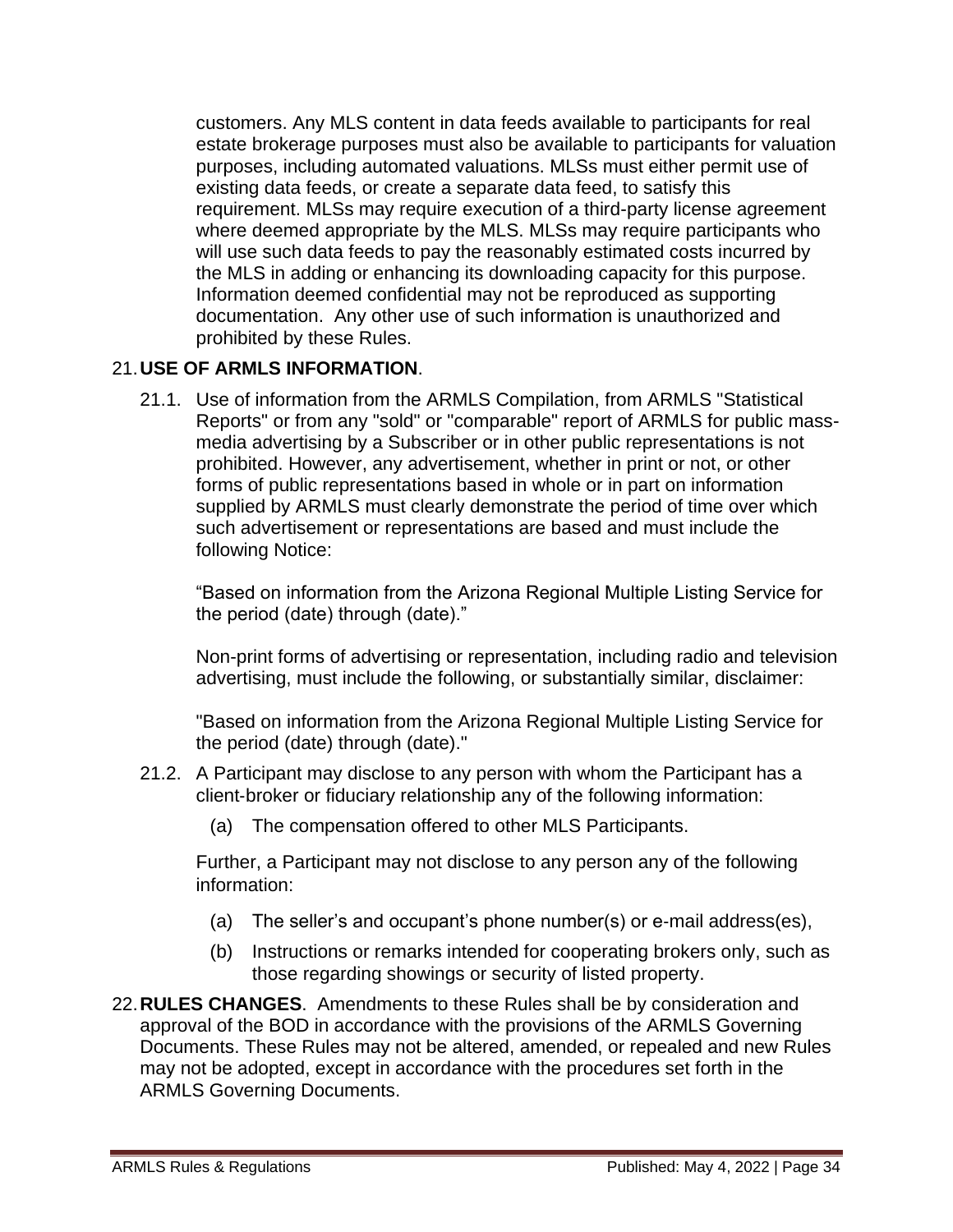Amendments to these Rules shall become effective at such future date as the BOD may designate, but no sooner than ten (10) Days after their approval in accordance with the ARMLS Governing Documents. ARMLS will send each Association written notification of approved changes to these Rules.

# **INTERNET DATA EXCHANGE (IDX) RULES**

- 23.**IDX PROGRAM DEFINED**. IDX affords ARMLS Participants the ability to authorize limited electronic display and delivery of their listings by other Participants via the following authorized mediums under the Participant's control: websites, mobile apps, and audio devices. As used throughout these rules, "display" includes "delivery" of such listing.
	- 23.1. **AUTHORIZATION**. Participants' consent for display of their listings by other Participants pursuant to these rules and regulations is presumed unless a Participant affirmatively notifies ARMLS that the Participant refuses to permit display (either on a blanket or on a listing-by-listing basis). If a Participant refuses on a blanket basis to permit the display of that Participant's listings, that Participant may not download, frame or display the aggregated ARMLS data of other Participants. Even where Participants have given blanket authority for other Participants to display their listings through IDX, such consent may be withdrawn on a listing-by-listing basis where the seller has prohibited all Internet display or other electronic forms of display or distribution.
	- 23.2. **PARTICIPATION IN IDX**. Participation in IDX is available to all ARMLS Participants engaged in real estate brokerage who consent to display of their listings by other Participants.
		- 23.2.1. Participants must notify ARMLS of their intention to display IDX information and must give ARMLS direct access for purposes of monitoring/ensuring compliance with applicable rules and policies.
		- 23.2.2. ARMLS Participants may not use IDX-provided listings for any purpose other than display as provided for in these rules. This does not require Participants to prevent indexing of IDX listings by recognized search engines.
		- 23.2.3. Listings, including property addresses, can be included in IDX displays except where a seller has directed their listing broker to withhold their listing or the listing's property address from all display on the Internet (including, but not limited to, publicly-accessible websites or VOWs) or other electronic forms of display or distribution.
		- 23.2.4. Participants may select the listings they choose to display through IDX based only on objective criteria including, but not limited to, factors such as geography or location ("uptown," "downtown," etc.), list price, type of property (e.g., single-family detached, multi-family) or type of listing (e.g.,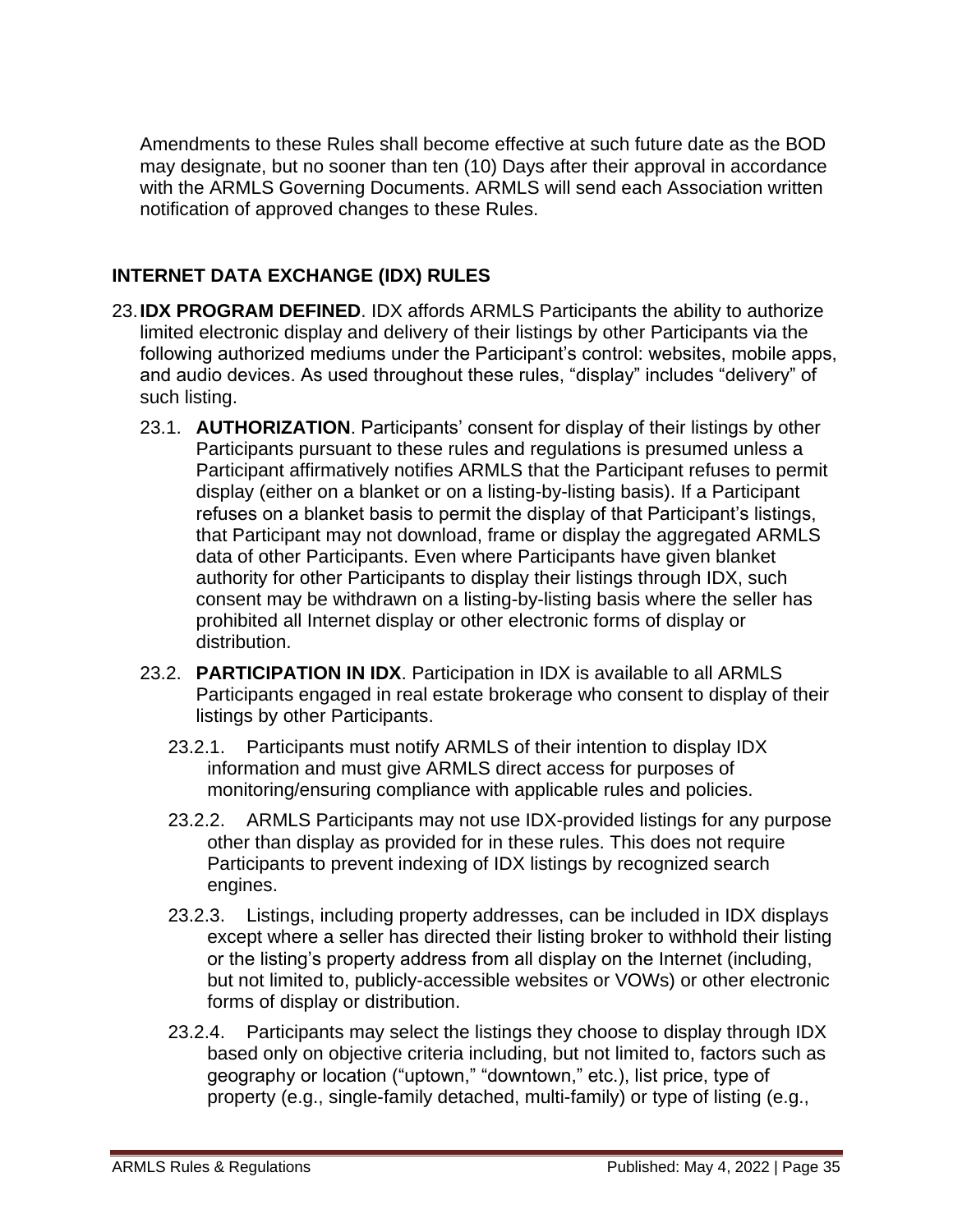exclusive right-to-sell or exclusive agency). Selection of listings displayed through IDX must be independently made by each Participant.

- 23.2.5. Participants must refresh all ARMLS downloads and IDX displays automatically fed by those downloads at least once every twelve (12) hours.
- 23.2.6. Except as provided in the IDX policy and these rules, an IDX site or a Participant or user operating an IDX site or displaying IDX information as otherwise permitted may not distribute, provide, or make any portion of ARMLS database available to any person or entity.
- 23.2.7. Any IDX display controlled by a Participant must clearly identify the name of the brokerage firm under which they operate in a readily visible color and typeface. For purposes of the IDX policy and these rules, "control" means the ability to add, delete, modify and update information as required by the IDX policy and ARMLS rules.
- 23.2.8. Any IDX display controlled by a Participant or subscriber that:
	- (a) allows third-parties to write comments or reviews about particular listings or displays a hyperlink to such comments or reviews in immediate conjunction with particular listings, or
	- (b) displays an automated estimate of the market value of the listing (or hyperlink to such estimate) in immediate conjunction with the listing,

either or both of those features shall be disabled or discontinued for the seller's listings at the request of the seller. The listing broker or agent shall communicate to ARMLS that the seller has elected to have one or both of these features disabled or discontinued on all displays controlled by Participants. Except for the foregoing and subject to Section 23.2.9, a Participant's IDX display may communicate the Participant's professional judgment concerning any listing. Nothing shall prevent an IDX display from notifying its customers that a particular feature has been disabled at the request of the seller.

- 23.2.9. Participants shall maintain a means (e.g., e-mail address, telephone number) to receive comments about the accuracy of any data or information that is added by or on behalf of the Participant beyond that supplied by ARMLS and that relates to a specific property. Participants shall correct or remove any false data or information relating to a specific property upon receipt of a communication from the listing broker or listing agent for the property explaining why the data or information is false. However, Participants shall not be obligated to remove or correct any data or information that simply reflects good faith opinion, advice, or professional judgment.
- 23.2.10. A Participant (or where permitted locally, an ARMLS subscriber) may co-mingle the listings of other brokers received in an IDX feed with listings available from other MLS IDX feeds, provided all such displays are consistent with the IDX rules, and ARMLS Participant (or ARMLS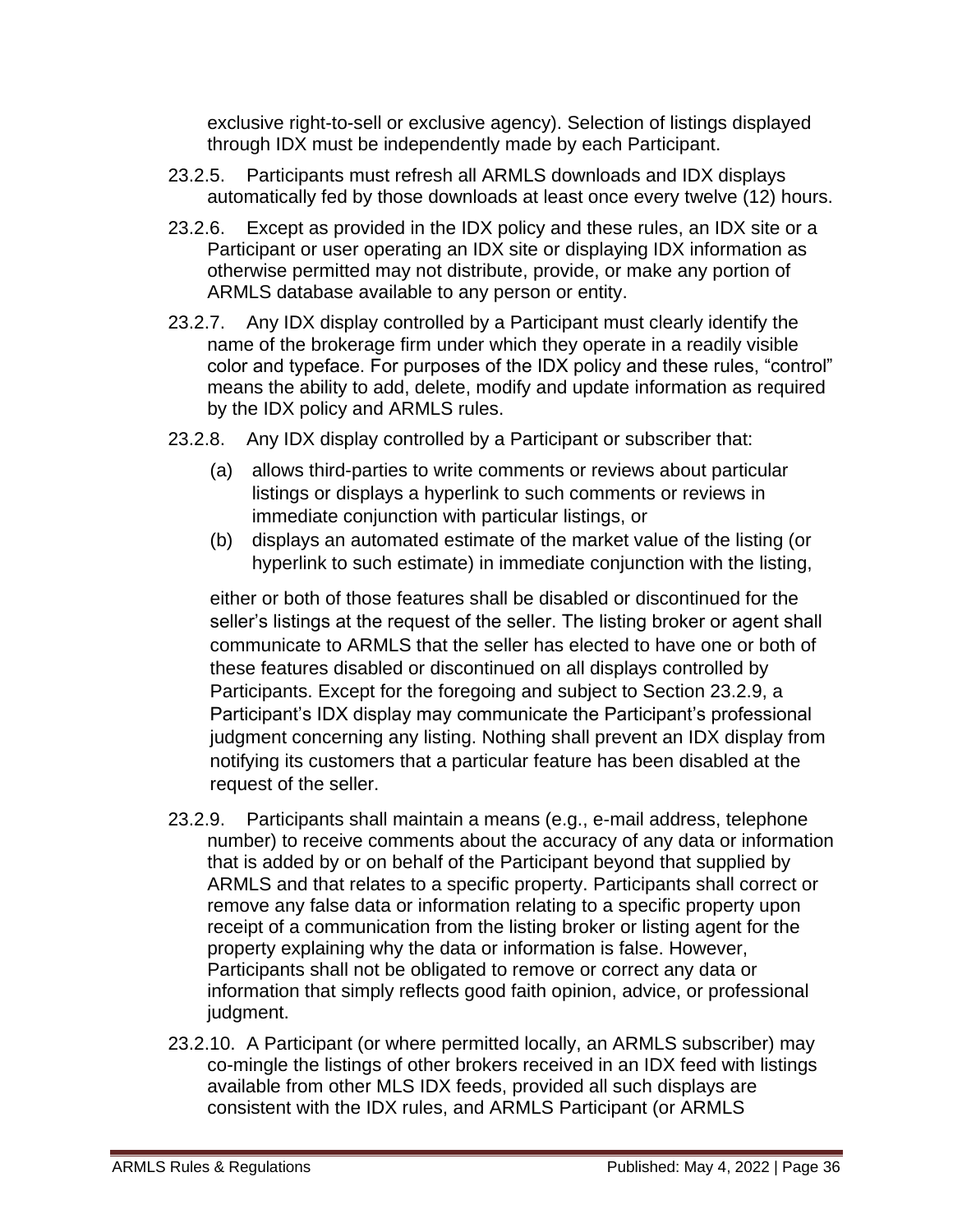subscriber) holds participatory rights in those MLSs. As used in this policy, "co-mingling" means that consumers are able to execute a single property search of multiple IDX data feeds resulting in the display of IDX information from each of MLSs on a single search results page; and that Participants may display listings from each IDX feed on a single webpage or display.

- 23.2.11. Participants shall not modify or manipulate information relating to other Participants' listings. Participants may augment their IDX display of ARMLS data with applicable property information from other sources to appear on the same webpage or display, clearly separated by the data supplied by ARMLS. The source(s) of the information must be clearly identified in the immediate proximity to such data. This requirement does not restrict the format of ARMLS data display or display of fewer than all of the available listings or fewer authorized fields.
- 23.2.12. All listings displayed pursuant to IDX shall identify the listing firm in a reasonably prominent location and in a readily visible color and typeface not smaller than the median used in the display of listing data.
- 23.2.13. Displays of minimal information (e.g., "thumbnails", text messages, "tweets", etc., of two hundred [200] characters or less) are exempt from this requirement but only when linked directly to a display that includes all required disclosures. For audio delivery of listing content, all required disclosures must be subsequently delivered electronically to the registered consumer performing the property search or linked to through the device's application.
- 23.3. **DISPLAY**. Display of listing information pursuant to IDX is subject to the following rules:
	- 23.3.1. Listings displayed pursuant to IDX shall contain only those fields of data designated by ARMLS. Display of all other fields (as determined by ARMLS) is prohibited. Confidential fields intended only for other ARMLS Participants and users (e.g., showing instructions and property security information) may not be displayed.
		- 23.3.1.1. The type of listing agreement (e.g., exclusive right to sell, exclusive agency, etc.) may not be displayed.
	- 23.3.2. Non-principal brokers and sales licensees affiliated with IDX Participants may display information available through IDX on their own websites subject to their Participant's consent and control and the requirements of state law and/or regulation.
	- 23.3.3. All listings displayed pursuant to IDX shall show ARMLS as the source of the information.
	- 23.3.4. Participants (and their affiliated licensees, if applicable) shall indicate on their websites "All information should be verified by the recipient and none is guaranteed as accurate by ARMLS".